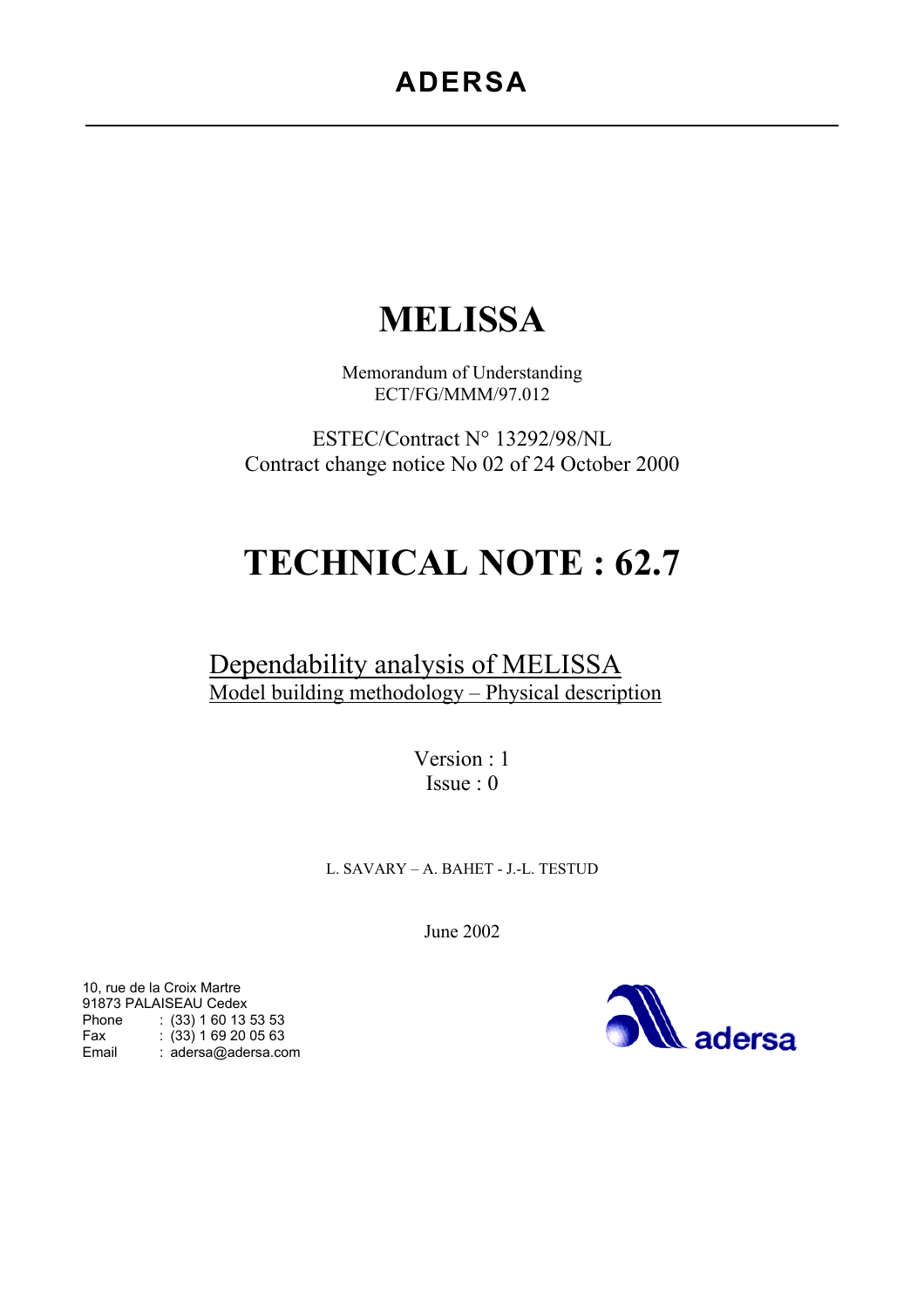| REFERENCE | <b>INDICE</b> | <b>DATE</b> |
|-----------|---------------|-------------|
| TN 62.7   | 1.0           | 2002/06/10  |

# **SUMMARY**

| 1. |     |                                                                           |  |
|----|-----|---------------------------------------------------------------------------|--|
|    | 1.1 |                                                                           |  |
|    | 1.2 |                                                                           |  |
| 2. |     |                                                                           |  |
|    | 2.1 |                                                                           |  |
|    | 2.2 |                                                                           |  |
|    | 2.3 |                                                                           |  |
|    |     |                                                                           |  |
| 3. |     |                                                                           |  |
|    | 3.1 |                                                                           |  |
|    | 3.2 |                                                                           |  |
|    |     |                                                                           |  |
| 4. |     | <b>INTRODUCTION:</b>                                                      |  |
|    | 4.1 |                                                                           |  |
|    | 4.2 |                                                                           |  |
|    | 4.3 |                                                                           |  |
|    | 4.4 |                                                                           |  |
|    | 4.5 |                                                                           |  |
| 5. |     |                                                                           |  |
|    | 5.1 |                                                                           |  |
|    |     | 5.1.1                                                                     |  |
|    |     | Description of links between compartments of MELISSA Loop: 12<br>5.1.2    |  |
|    |     | Descriptions of the flows between MELISSA Loop compartments : 13<br>5.1.3 |  |
|    | 5.2 |                                                                           |  |
|    |     | 5.2.1                                                                     |  |
|    |     | 5.2.2                                                                     |  |
|    |     | 5.2.3                                                                     |  |
|    |     | 5.2.4                                                                     |  |
|    |     | 5.2.5                                                                     |  |
|    |     | 5.2.6                                                                     |  |
| 6. |     |                                                                           |  |
|    |     |                                                                           |  |
|    | 6.2 |                                                                           |  |
|    |     | 6.2.1                                                                     |  |
|    |     | 6.2.2                                                                     |  |
|    |     |                                                                           |  |
| 7. | 7.1 |                                                                           |  |
|    | 7.2 |                                                                           |  |
|    |     | 7.2.1                                                                     |  |
|    |     | 7.2.2                                                                     |  |
|    |     |                                                                           |  |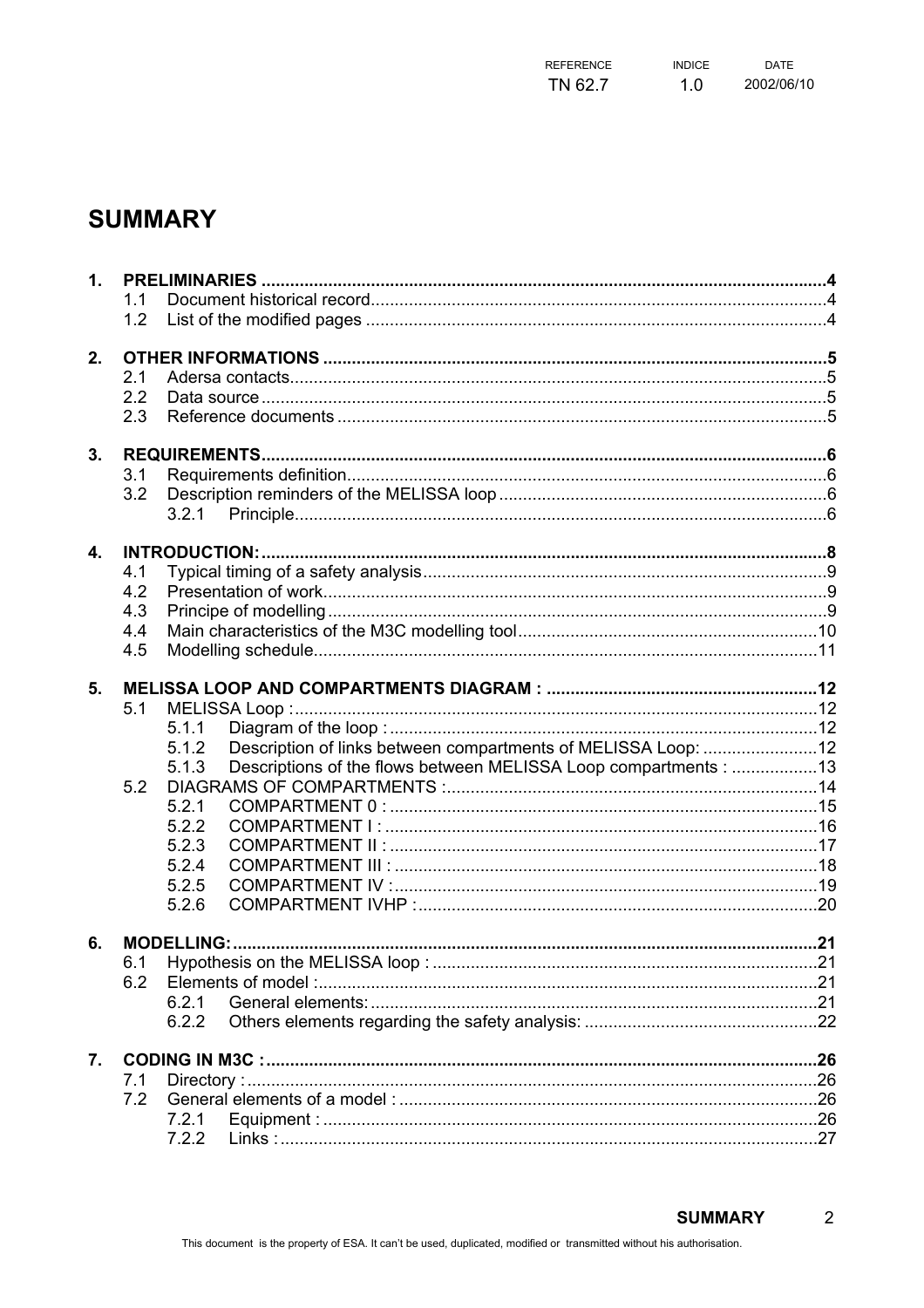| <b>REFERENCE</b> | <b>INDICE</b> | <b>DATE</b> |
|------------------|---------------|-------------|
| TN 62.7          | 1.0           | 2002/06/10  |

|    |     | 724 |                                                                       |  |
|----|-----|-----|-----------------------------------------------------------------------|--|
| 8. |     |     |                                                                       |  |
|    | 8.1 |     |                                                                       |  |
|    | 82  |     |                                                                       |  |
|    | 8.3 |     |                                                                       |  |
|    |     |     |                                                                       |  |
|    |     |     |                                                                       |  |
| 9. |     |     |                                                                       |  |
|    |     |     |                                                                       |  |
|    |     |     | 10.1 Standardisation and consolidation of MELISSA loop SDF models: 40 |  |
|    |     |     |                                                                       |  |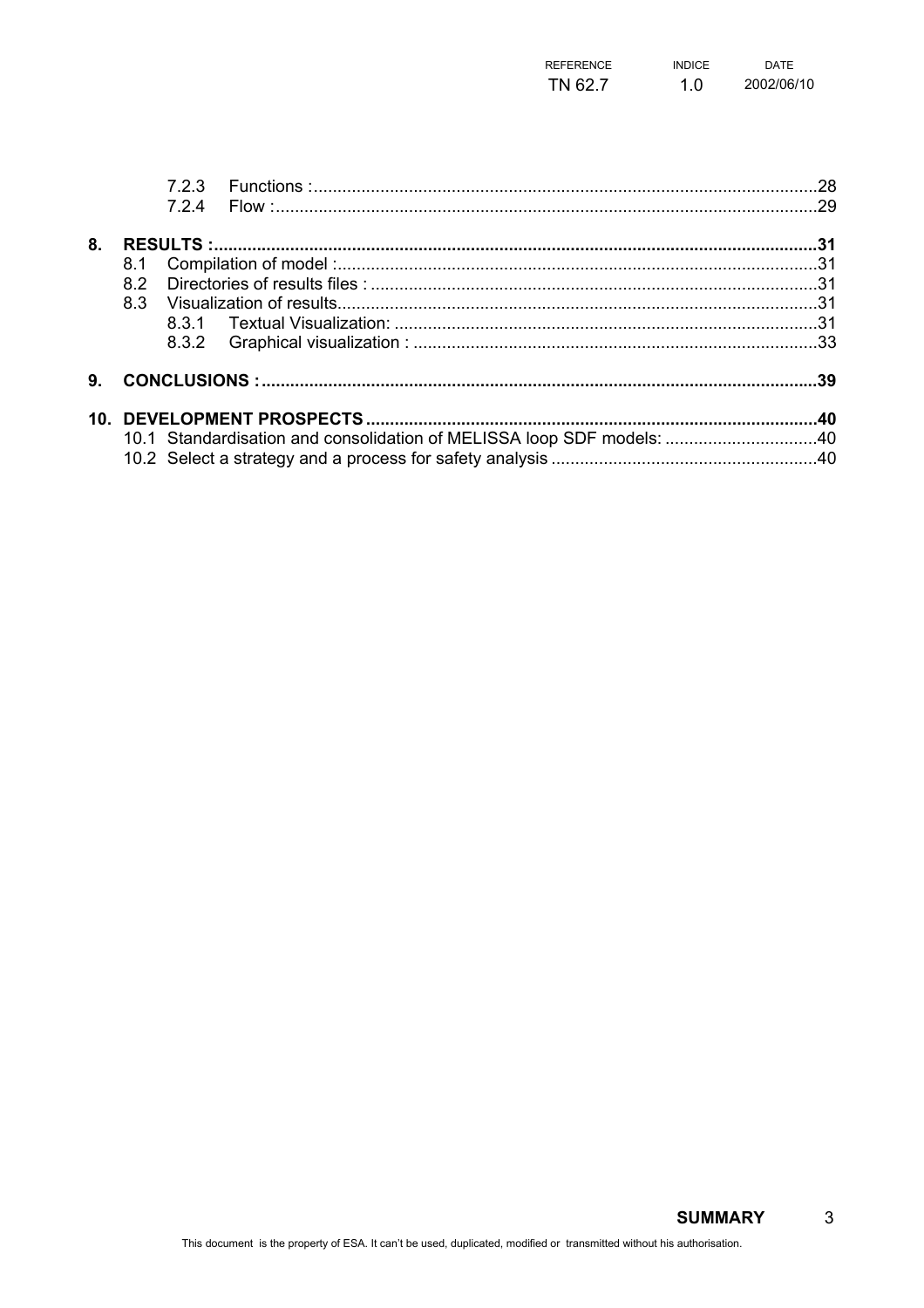| REFERENCE | <b>INDICF</b> | <b>DATE</b> |
|-----------|---------------|-------------|
| TN 62.7   | 1.0           | 2002/06/10  |

# <span id="page-3-0"></span>**1. PRELIMINARIES**

# **1.1 Document historical record**

| Date       | Version | Issue          | <b>Author</b> | Up to date object |
|------------|---------|----------------|---------------|-------------------|
| 2002/02/20 |         | 0              | JL Testud     | Creation          |
|            |         |                | L. Savary     |                   |
|            |         |                | A. Bahet      |                   |
| 2002/06/10 |         | $\overline{0}$ | N. Braunwald  | Verification      |
|            |         |                |               |                   |
|            |         |                |               |                   |
|            |         |                |               |                   |

# **1.2 List of the modified pages**

All pages from this edition are located at the last document index

Without object for this edition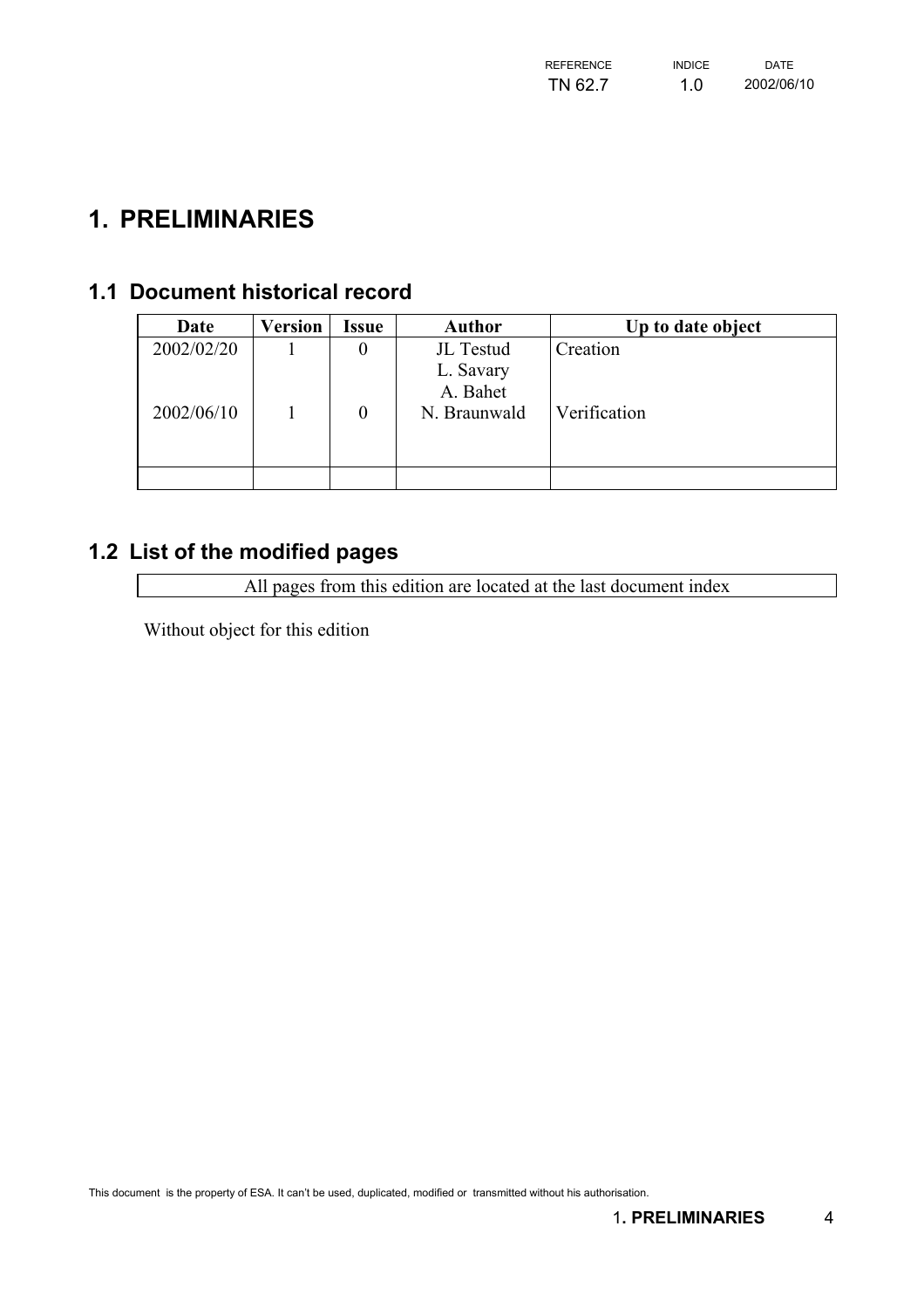| REFERENCE | <b>INDICF</b> | <b>DATE</b> |
|-----------|---------------|-------------|
| TN 62.7   | 1.0           | 2002/06/10  |

# <span id="page-4-0"></span>**2. OTHER INFORMATIONS**

### **2.1 Adersa contacts**

People in charge of:

- Functional aspects,
	- $\bullet$  Jean-Louis TESTUD  $(01.60.13.53.37)$
- Technical aspects concerning process
	- $\bullet$  Jean-Joseph LECLERCQ  $(01.60.13.53.27)$
- Technical aspects concerning industrial coding,
	- ♦ Azzedine BAHET (01.60.13.53.40)
	- Ninon BRAUNWALD (01.60.13.53.52)

#### **2.2 Data source**

TN 62-7\_0 VA.doc

### **2.3 Reference documents**

- ESA Documents:
	- $\cdot$  TN 18-1
	- $\arrow$  TN 37-6
	- $\arrow$  TN 47-5
	- $\bullet$  …
- UAB Documents
	- ♦ Anne VERNEREY's thesis
	- ♦ Julio PEREZ's thesis
	- $\bullet$  …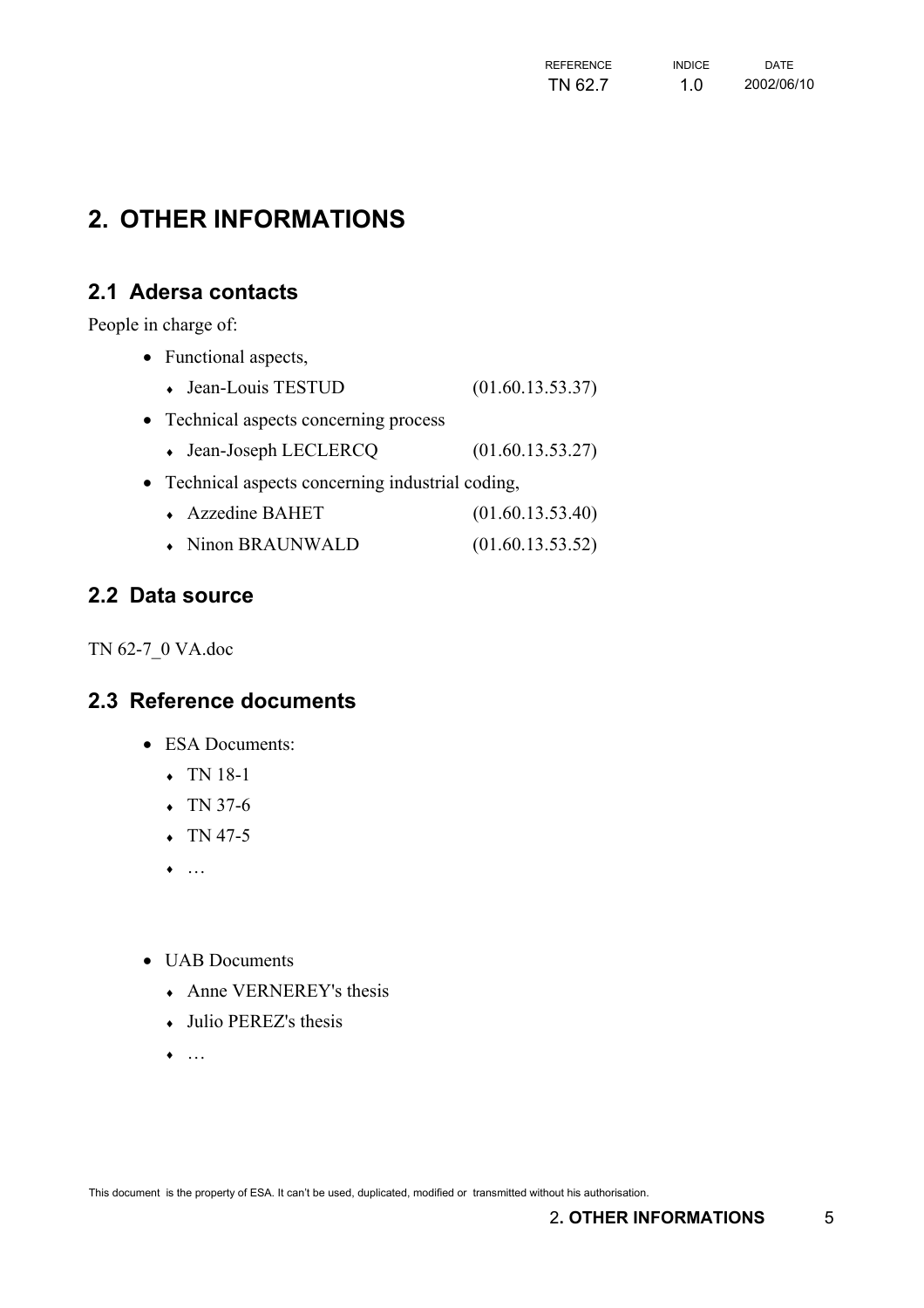# <span id="page-5-0"></span>**3. REQUIREMENTS**

### **3.1 Requirements definition**

The aim of this memo is to provide the relevant information in order to offer technical solutions for the Melissa driving system described herewith.

## **3.2 Description reminders of the MELISSA loop**

#### **3.2.1 Principle**

Melissa project (Micro Ecological Life Support System Alternative) is developed by the European Space Agency (ESA) for an ecosystem mainly based on the microorganisms. It claims to be a tool for artificial ecosystem understanding and for a next LIFE SUPPORT SYSTEM for long spatial flights (Mergeay and al, 1988).

The Melissa project is based on the eatable biomass recovery from wastage, CO2 and minerals and using the light as energy source for photosynthesis.

The process is composed of 5 sub-systems (called compartments) strongly interconnected through liquid, solid or gas exchanges. These material exchanges are shown on graphic representation in order to materialise existing links between sub-systems. The crew compartment (COMP 5) mainly consists of human staff that consumes oxygen and biomass and produces waste and CO2. Other compartments are made with the necessary elements for the waste reprocessing and the production of nutritive elements and oxygen (bioreactors, separators … )

The diagrams below describe the main loop and links organization.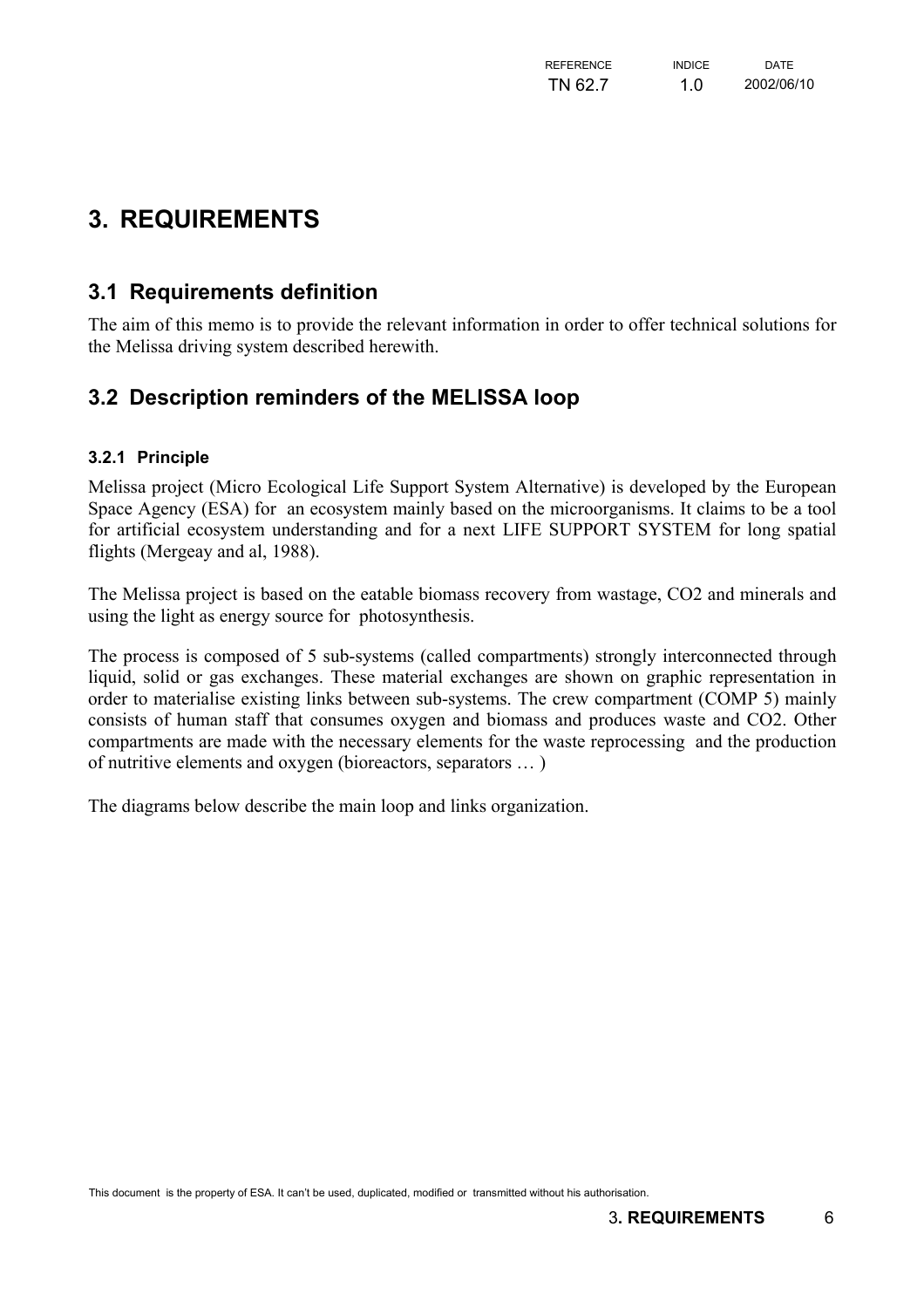| <b>REFERENCE</b> | <b>INDICE</b> | <b>DATE</b> |
|------------------|---------------|-------------|
| TN 62.7          | 1.0           | 2002/06/10  |



**Diagram N ° 1 : Principle schema of the Melissa loop (from ESA)**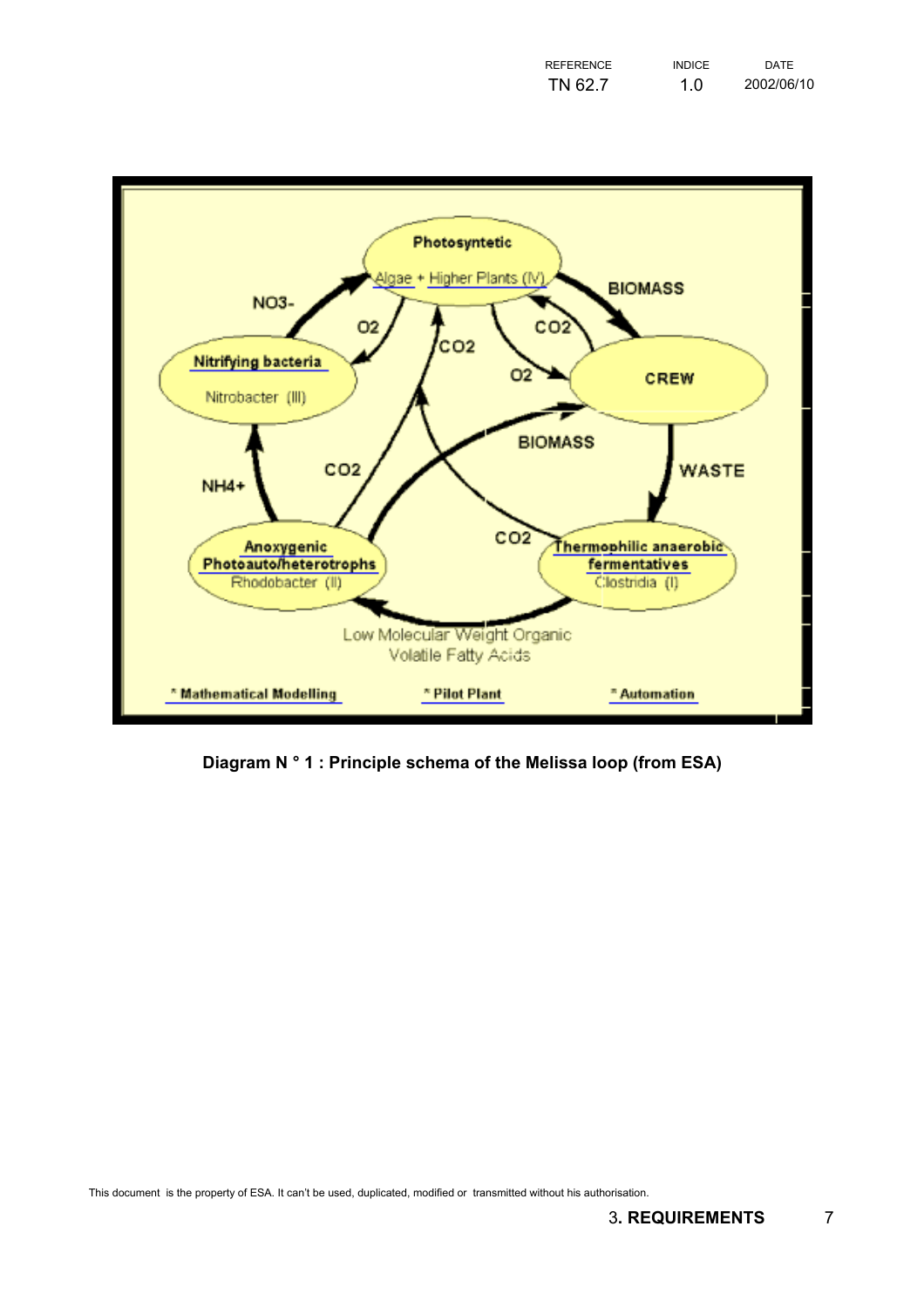# <span id="page-7-0"></span>**4. INTRODUCTION:**

r

Safety analysis is a large and crucial problem for MELISSA

- specially for a mission which is long duration ( $> 30$  months), long distance (ISS, Mars, …), under hard constraints (weight, spare part limited)
- specially for a process which is the result of a multi partner work (more than 7 teams), and is composed of several interconnected processes designed by different teams.

It is important to act as soon as possible and with the efficient tools and partners to solve correctly these problems.

| <b>Safety analysis</b><br>Main concepts<br>Vocabulary recalls<br><b>Process</b>                          |                                                                                                                                                                                                                                                        |  |  |  |
|----------------------------------------------------------------------------------------------------------|--------------------------------------------------------------------------------------------------------------------------------------------------------------------------------------------------------------------------------------------------------|--|--|--|
| Safety Analysis (SDF)<br>encloses:<br>- Reliability<br>- Maintainability<br>- Availability<br>$-$ Safety | Objectives of a safety analysis:<br>- Identification of the failures<br>- Evaluation of their importance<br>Detection (choice of sensors)<br>$\qquad \qquad -$<br>Prevision<br>$\equiv$<br>- Control (procedures)<br>Design of a fault tolerant system |  |  |  |
|                                                                                                          | MELISSA-Meeting 30/11/01 (JLT)<br>2                                                                                                                                                                                                                    |  |  |  |

We have used an analytical method for complex system to model MELISSA process and to prepare a dependability analysis.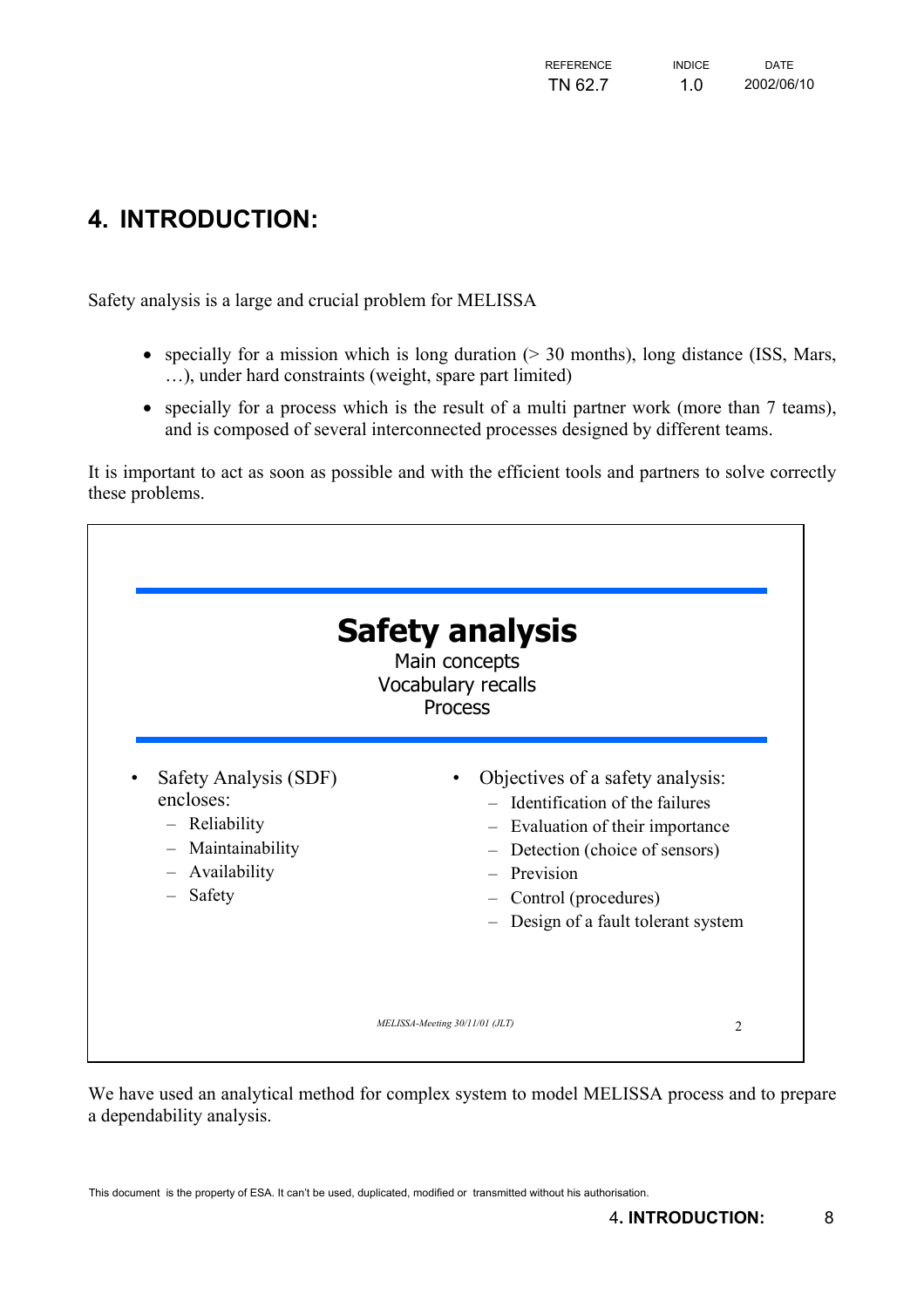| REFERENCE | <b>INDICF</b> | <b>DATE</b> |
|-----------|---------------|-------------|
| TN 62.7   | 1.0           | 2002/06/10  |

<span id="page-8-0"></span>This approach is based on M3C concept for modelling according three distinct viewpoints called layers (physical plane, functional plane and control plane). This method helps to verify safety requirements at complex system designing time.

This model building is expressed by a construction methodology of models, supported by computer aids for checking and validation of generated models. It is based on the description of the model in text file forms, which makes possible a certain rigour for the model description, and easier output process and will apply on MELISSA loop definition.

## **4.1 Typical timing of a safety analysis**

If we describe an ideal situation, safety analysis comprises four main steps:

- Step I Technical and functional analysis
- Step II Qualitative analysis
- Step III Quantitative analysis
- Step IV Conclusions and synthesis

If verification of objectives cannot be proved, then design must be altered in order to satisfy these objectives along these four steps, we adapt the project and we act the four steps one more time until objectives are reached.

Interaction allows to modify system modelling and iterating objectives check ands system modification must lead to a safety-proven system design.

### **4.2 Presentation of work**

Main objective - Propose a first global model of MELISSA loop useful for safety analysis. The model is static and it represents the loop under three points of view (physical, functional and control)

### **4.3 Principe of modelling**

To represent a complex model, it seems easier to consider several complementary layers:

- Physical layer description of components of the system without consideration with functions they have to ensure
- Functional layer description of system functionalities
- Control layer description of system operating modes

We will then obtain three linked models which hold the different properties of the system.

All the models are built with the help of a software called M3C ("Modelling according to 3 layers").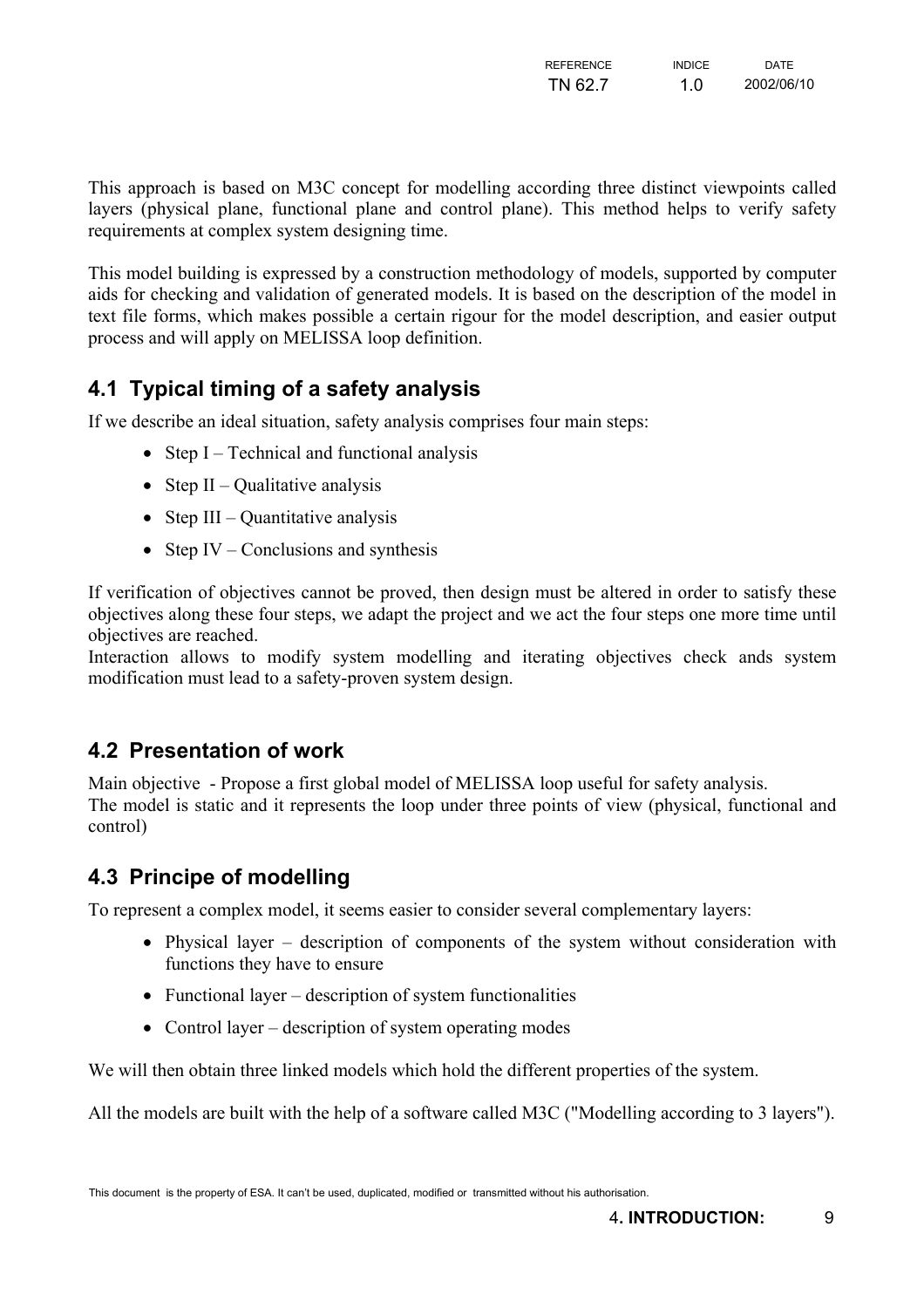<span id="page-9-0"></span>



*Under control* – M3C software was developed by ADERSA and fit needs of MELISSA problem at this step of the study. ADERSA owns all the rights on this software.

*Global* – Several linked points of view

*Adaptable* – Open software M3C can follow system evolutions (methodology and/or technology) and accept extension of functionalities.

*Easy to use* – Useful to support exchange between partners, to communicate models, to define standards, …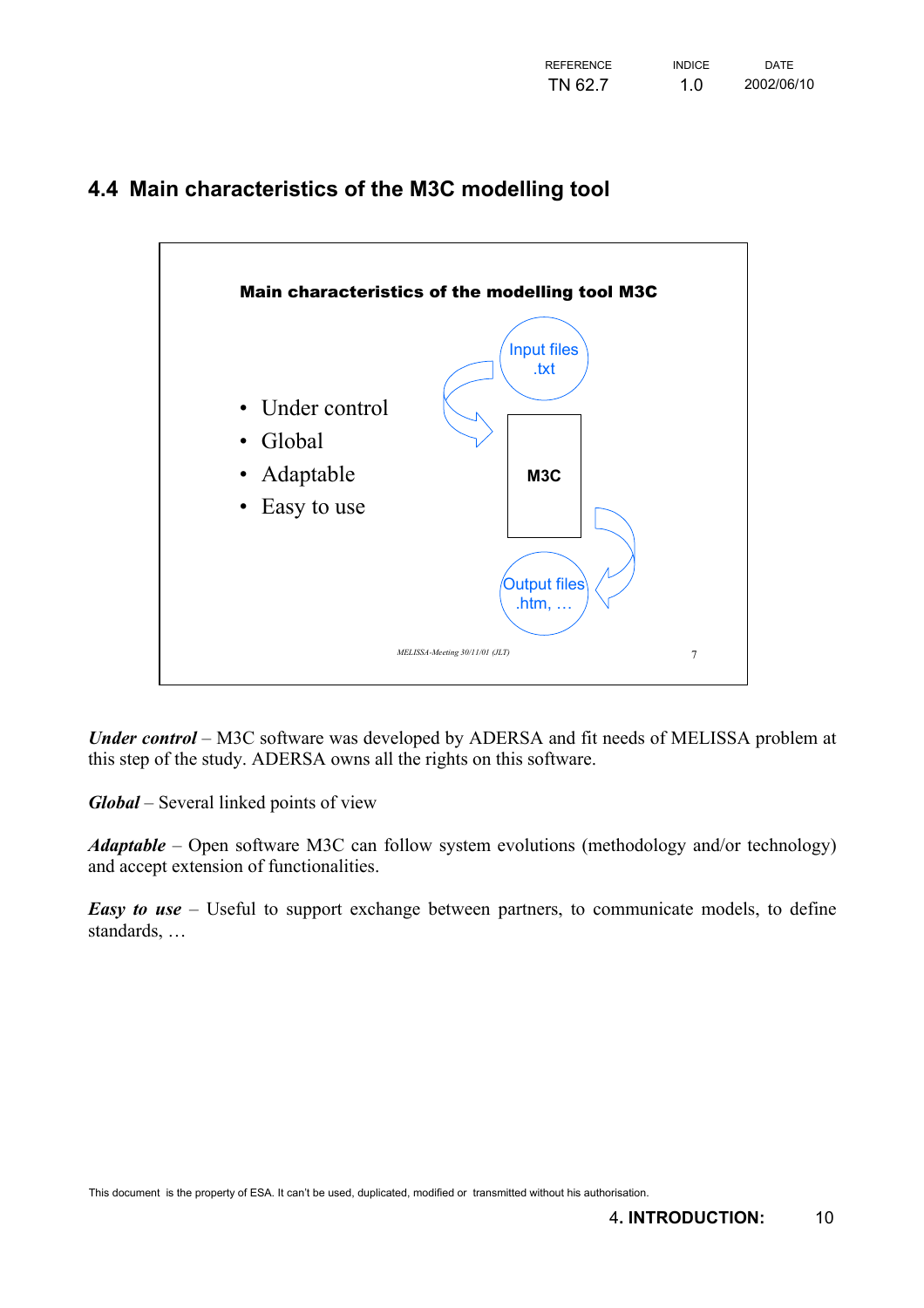| <b>REFERENCE</b> | <b>INDICE</b> | <b>DATE</b> |
|------------------|---------------|-------------|
| TN 62.7          | 1.0           | 2002/06/10  |

# <span id="page-10-0"></span>**4.5 Modelling schedule**

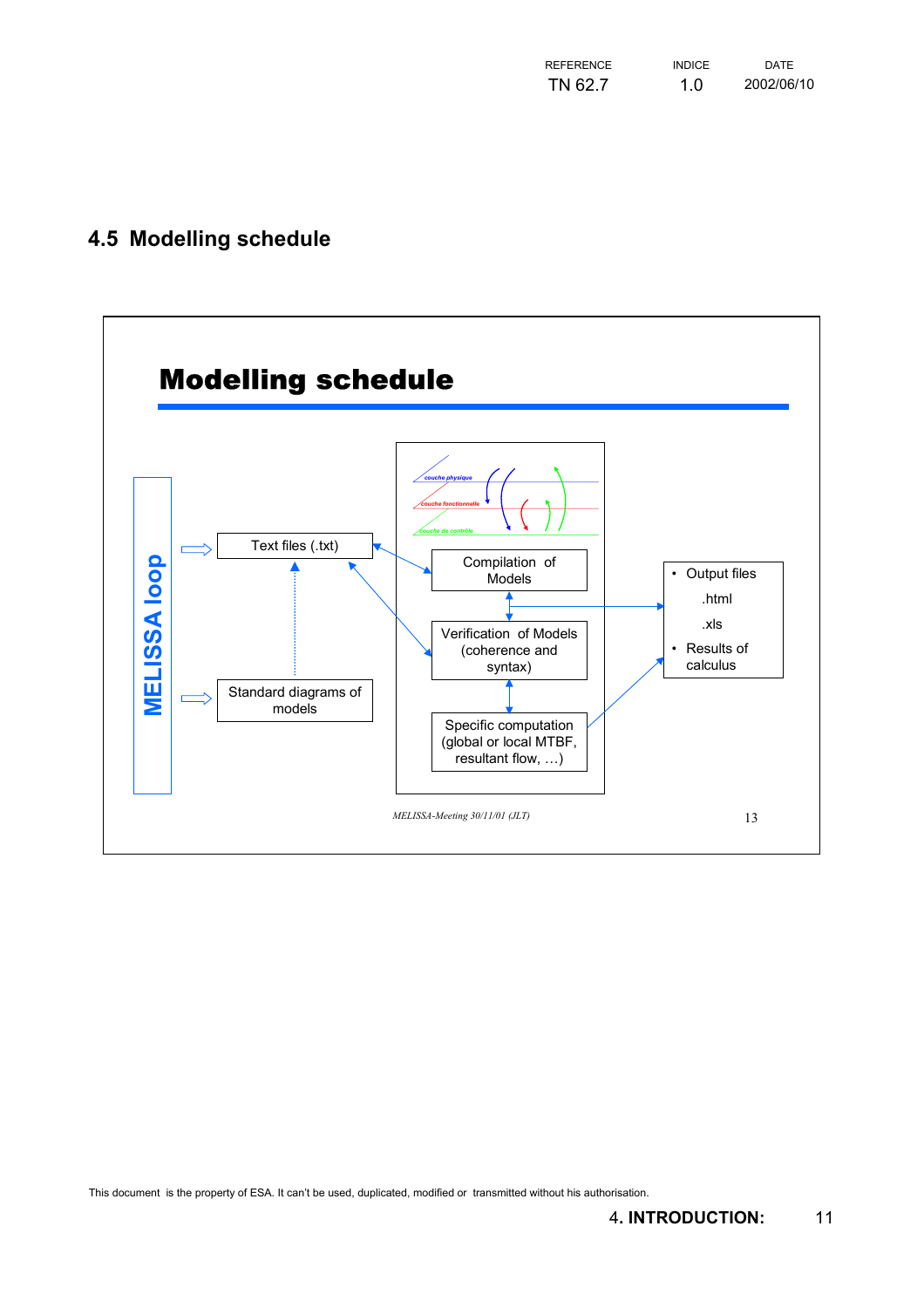# <span id="page-11-0"></span>**5. MELISSA LOOP AND COMPARTMENTS DIAGRAM :**

### **5.1 MELISSA Loop :**

#### **5.1.1 Diagram of the loop :**

In the figure 1, MELISSA loop is shown as a set of interconnected compartments with the use of links that describe flows of material exchanges.

Exchanged materials are described in the following table.

| links between<br>compartments of<br><b>MELISSA loop</b> |                | Comp. I     | Comp. II    | Comp. III    | Comp. IV  | Comp. IV<br>НP | Comp. 0     | <b>EXT</b>  |
|---------------------------------------------------------|----------------|-------------|-------------|--------------|-----------|----------------|-------------|-------------|
| Comp. I                                                 | One input from |             | <b>BN</b>   |              | <b>BS</b> | <b>BN</b>      | $U + F$     |             |
| 5x5                                                     | One output to  |             | $C + V$     |              | C         | C              |             | D           |
| Comp. II                                                | One input from | $C + V$     |             |              |           |                |             |             |
| 2x4                                                     | One output to  | <b>BN</b>   |             | <b>Nh</b>    |           | $\mathbf c$    | в           |             |
| Comp. III                                               | One input from |             | <b>Nh</b>   |              |           | $\mathbf O$    |             |             |
| 2x3                                                     | One output to  |             |             |              | $No + C$  |                |             | D           |
| Comp. IV                                                | One input from | $\mathbf C$ |             | $No + C$     |           |                |             |             |
| 3x5                                                     | One output to  | <b>BS</b>   |             |              |           | $No + O$       | $B + O$     |             |
| Comp. IV HP                                             | One input from | $\mathbf C$ | $\mathbf C$ |              | $No + O$  |                | $\mathbf c$ | $\mathbf c$ |
| 6x7                                                     | One output to  | <b>BN</b>   |             | $\mathbf{o}$ |           |                | $B + O + H$ | $O+D$       |
| Comp 0                                                  | One input from |             | B           |              | $B + O$   | $B + O + H$    |             | B           |
| 7x3                                                     | One output to  | $U + F$     |             |              |           | $\mathbf c$    |             |             |
| <b>EXT</b>                                              | One input from | D           |             | D            |           | $O+D$          |             |             |
| 4x2                                                     | One output to  |             |             |              |           | $\mathbf c$    | B           |             |

#### **5.1.2 Description of links between compartments of MELISSA Loop:**

Table A. Description of links between compartments of the MELISSA Loop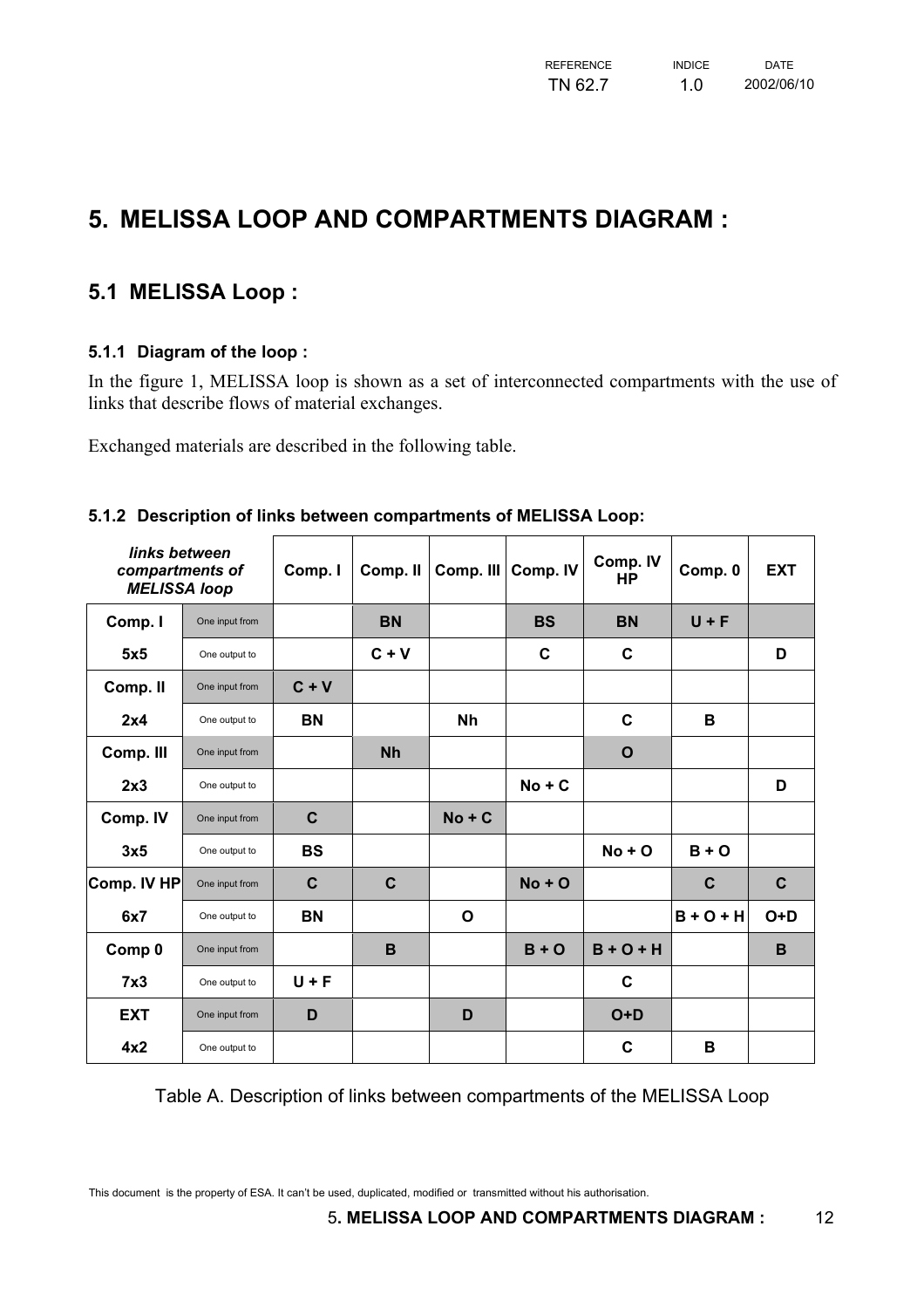| <b>Type of link</b> |               |                |                                            |                         |
|---------------------|---------------|----------------|--------------------------------------------|-------------------------|
|                     | From          | To             |                                            | Term used in M3C        |
| $\mathbf c$         | L             | $\mathbf{II}$  | Gas - CO2                                  | CI_CII_CO2              |
| C                   | $\mathbf{I}$  | $\mathsf{IV}$  | Gas - CO2                                  | CI_CIV_CO2              |
| C.                  | $\mathbf{I}$  |                | IV HP Gas - CO2                            | CI_CIVHP_CO2            |
| $\mathbf c$         | 0             |                | $IV$ HP Gas - CO2                          | C0_CIVHP_CO2            |
| C                   | $\mathbf{II}$ |                | $IV$ HP Gas - CO2                          | CII_CIVHP_CO2           |
| C                   | III           | IV             | Gas - CO2                                  | CIII_CIV_CO2            |
| $\mathbf{o}$        | IV            |                | IV HP $\textsf{Gas} - \textsf{O2}$         | CIV_CIVHP_O2            |
| $\mathbf{o}$        | IV            | 0              | Gas - O2                                   | CIV_C0_O2               |
| $\overline{O}$      | IV HP         | 0              | Gas - O2                                   | CIVHP_C0_O2             |
| $\mathbf{o}$        | IV HP         | $\mathsf{III}$ | Gas - O2                                   | CIVHP_CIII_O2           |
| $\mathbf{C}$        | <b>EXT</b>    | <b>IVHP</b>    | Gas - CO2                                  | EXT_CIVHP_CO2           |
| $\mathbf{o}$        | <b>IVHP</b>   | <b>EXT</b>     | Gas - O2                                   | CIVHP_EXT_O2            |
| Ù                   | 0             |                | Liquid - URINE                             | C0_CI_URINE             |
| V                   | $\mathbf{I}$  | $\mathsf{II}$  | Liquid - Volatil Fatty Acids (VFA) diluted | CI_CII_VFA              |
| H                   | IV HP         | 0              | Liquid - H2O                               | CIVHP_C0_H20            |
| <b>Nh</b>           | Ш             | Ш              | Liquid - NH3 Ammoniaque                    | CII_CIII_NH3            |
| <b>No</b>           | Ш             | IV             | Liquid - NO3 Nitrates                      | CIII_CIV_NO3            |
| <b>No</b>           | IV            |                | IV HP Liquid - NO3 Nitrates                | CIV_CIVHP_NO3           |
| B                   | <b>EXT</b>    | 0              | Solid - Edible BIOMASS (External Food)     | EXT_C0_BIOMASSE_CONS    |
| B                   | IV            | $\overline{0}$ | Solid - Edible BIOMASS                     | CIV_C0_Biomasse_CONS    |
| B                   | IV HP         | 0              | Solid - Edible BIOMASSE                    | CIVHP_C0_Biomasse_CONS  |
| <b>BN</b>           | Ш             | I              | Solid - Non edible BIOMASSE                | CII_CI_Biomasse_NCONS   |
| <b>BN</b>           | IV HP         | Π              | Solid - Non edible BIOMASSE                | CIVHP_CI_Biomasse_NCONS |
| <b>BS</b>           | IV            | L              | Solid - BIOMASS (Spirulina excess)         | CIV_CI_Biomasse_SPIRU   |
| D                   | <b>IVHP</b>   | <b>EXT</b>     | Solid - Wastes                             | CIVHP_EXT_BIOMASSE_NCON |
| D                   | III           | <b>EXT</b>     | Solid - Wastes                             | CIII_EXT_BIOMASSE_NCONS |

#### <span id="page-12-0"></span>**5.1.3 Descriptions of the flows between MELISSA Loop compartments :**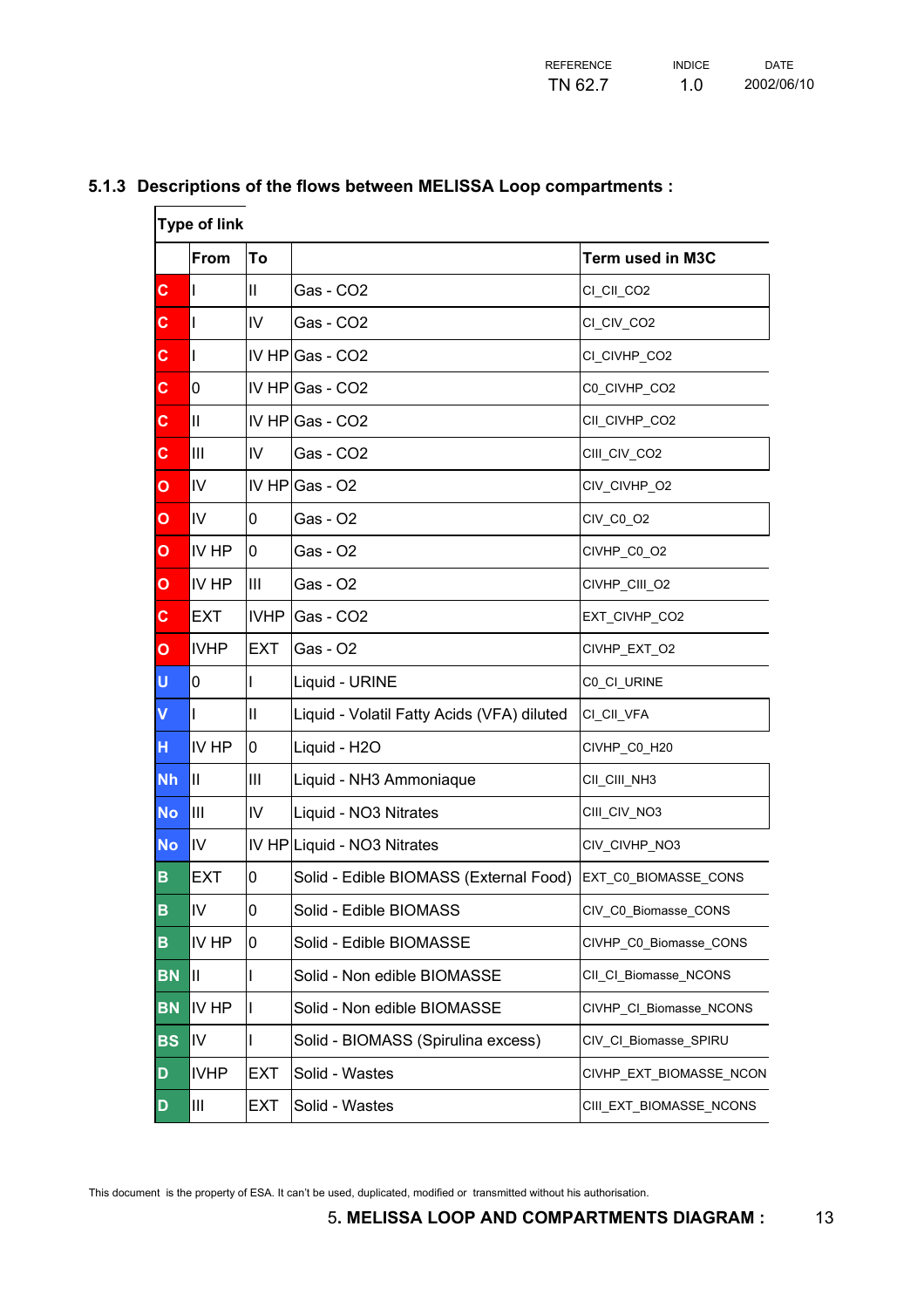| <b>REFERENCE</b> | <b>INDICF</b> | <b>DATE</b> |
|------------------|---------------|-------------|
| TN 62.7          | 1.0           | 2002/06/10  |

<span id="page-13-0"></span>

| ID |  | Solid - Wastes        | ICI EXT BIOMASSE NCONS |
|----|--|-----------------------|------------------------|
|    |  | Solid FAECES + liquid | <b>CO CI Faeces</b>    |

Table B. Description of the flows between MELISSA Loop compartments

Remark: All information in this document (particularly the precedent tables A and B, and the next diagrams have to be validated by all concerned partner of the project.

## **5.2 DIAGRAMS OF COMPARTMENTS :**

We represent, in the figures 2 to 7, all diagrams of MELISSA loop compartments.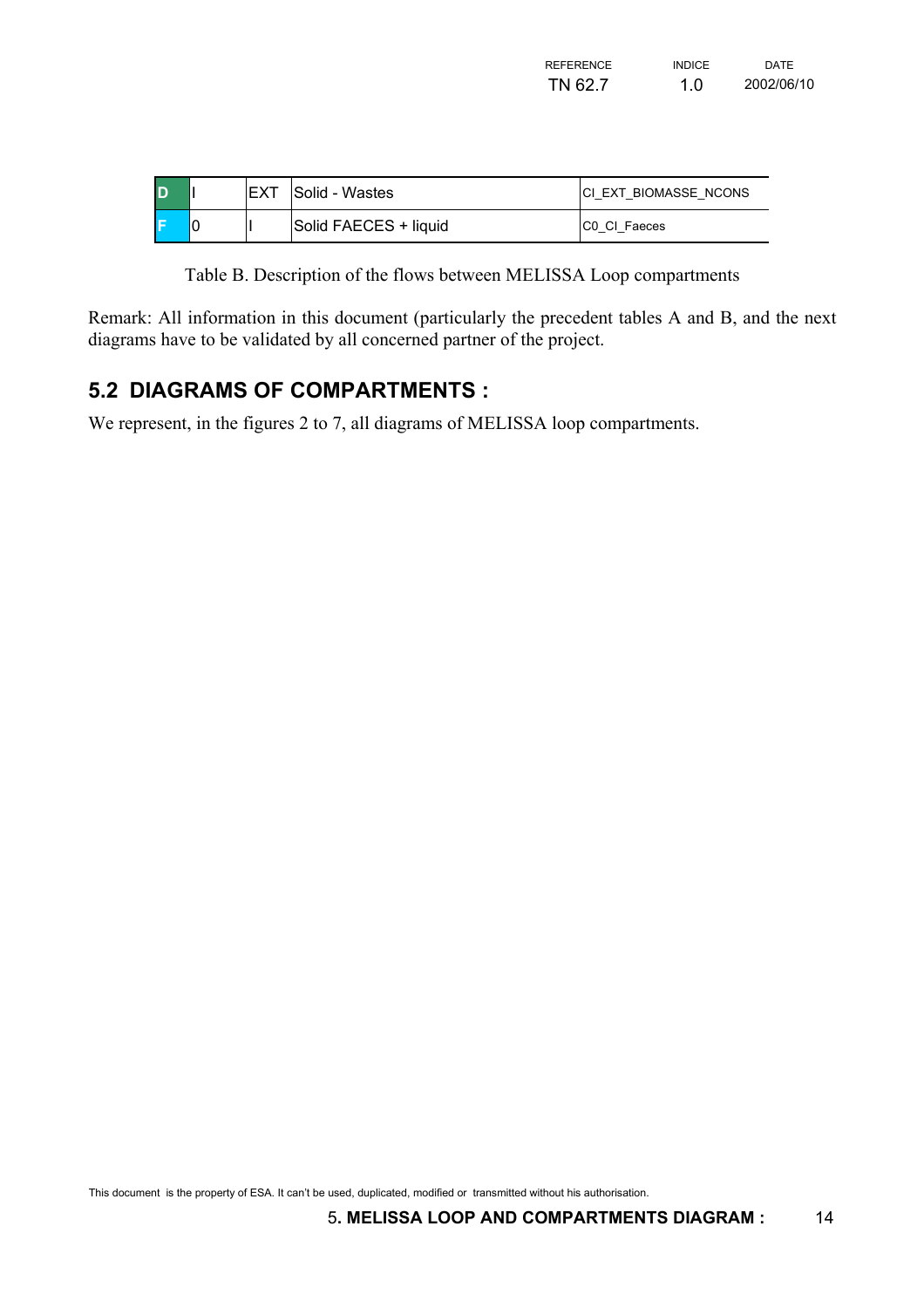| <b>REFERENCE</b> | <b>INDICF</b> | <b>DATE</b> |
|------------------|---------------|-------------|
| TN 62.7          | 1.0           | 2002/06/10  |

#### **5.2.1 COMPARTMENT 0 :**

<span id="page-14-0"></span>

**Figure 1 - General** overview Animal **compartment configuration**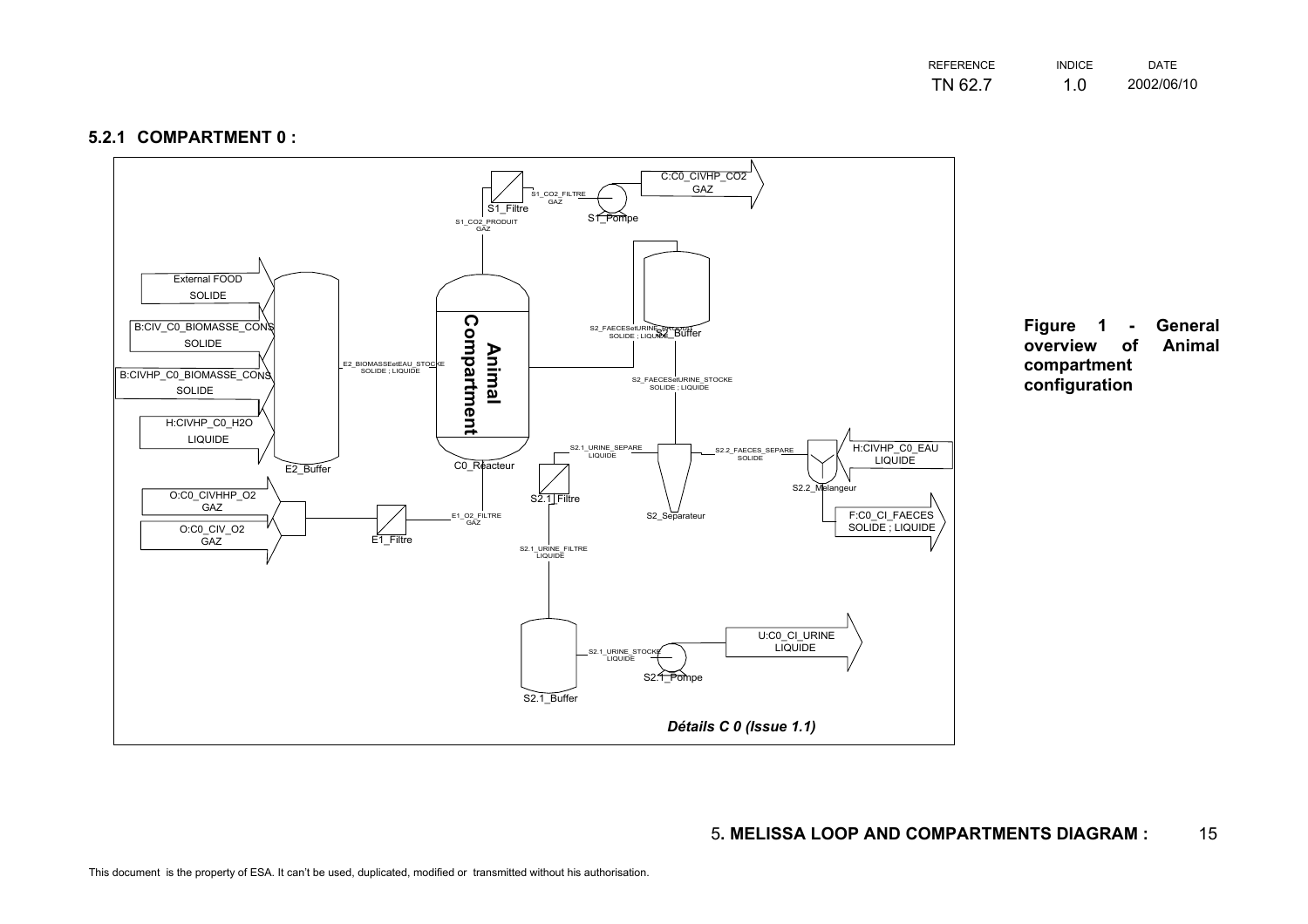#### **5.2.2 COMPARTMENT I :**



<span id="page-15-0"></span>

**Figure 2 - General overview of compartment I interconnections**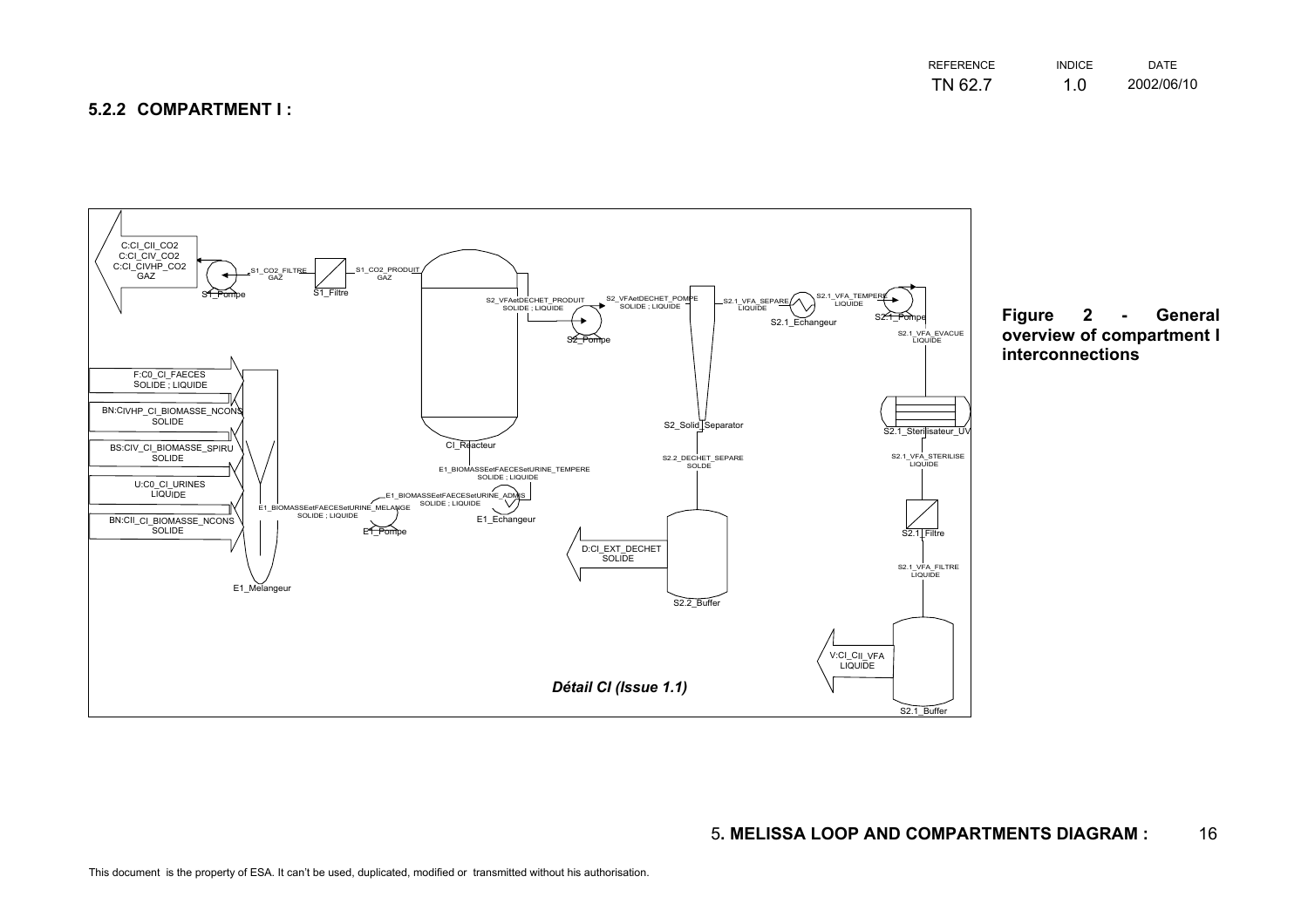| REFERENCE | <b>INDICF</b> | <b>DATE</b> |
|-----------|---------------|-------------|
| TN 62.7   | 1.0           | 2002/06/10  |

#### **5.2.3 COMPARTMENT II :**

<span id="page-16-0"></span>

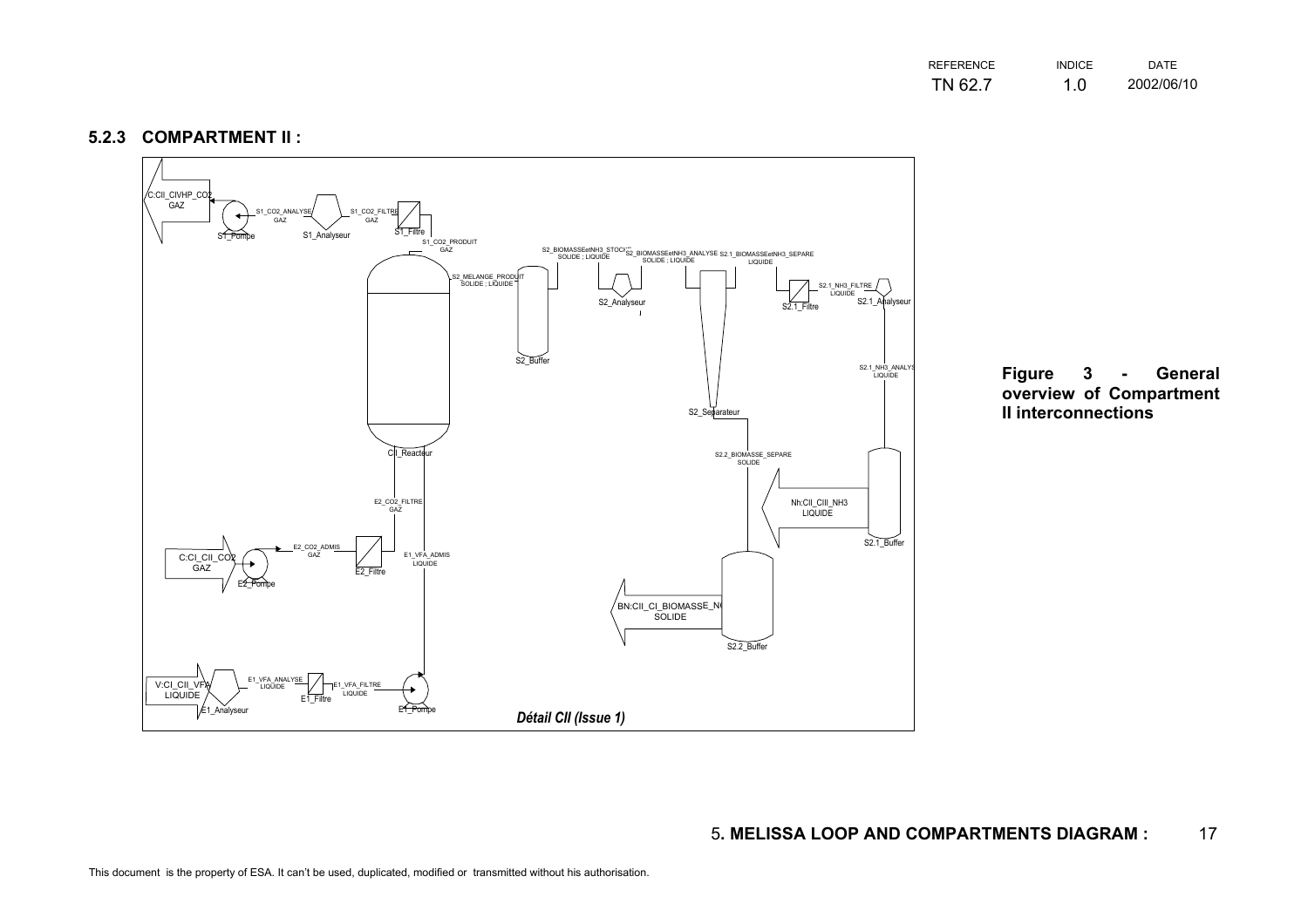| REFERENCE | <b>INDICE</b> | <b>DATE</b> |
|-----------|---------------|-------------|
| TN 62.7   | 1.0           | 2002/06/10  |

#### **5.2.4 COMPARTMENT III :**

<span id="page-17-0"></span>

**Figure 4 - General overview of Compartment III interconnections**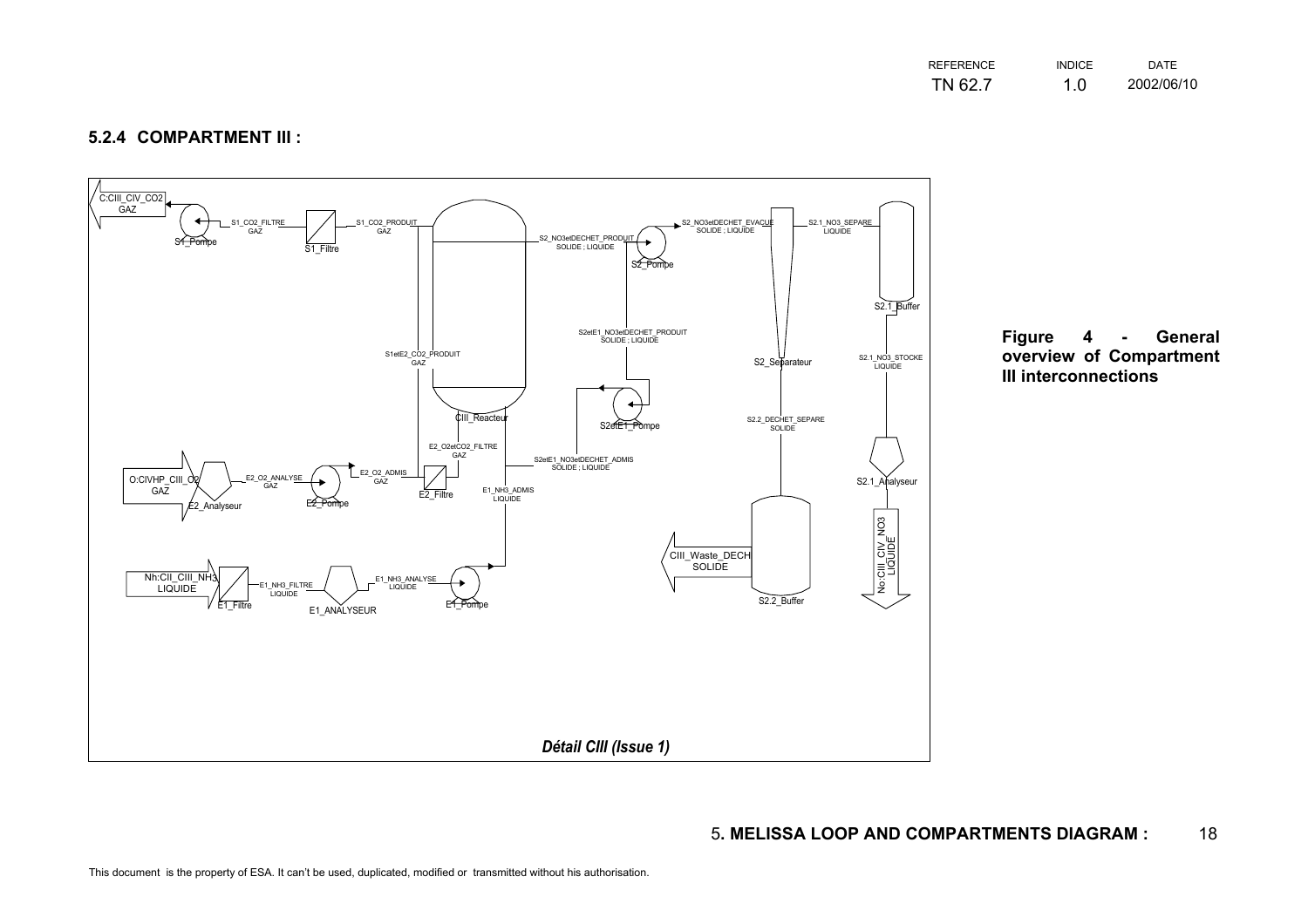| REFERENCE | <b>INDICE</b> | <b>DATE</b> |
|-----------|---------------|-------------|
| TN 62.7   | 1.0           | 2002/06/10  |

<span id="page-18-0"></span>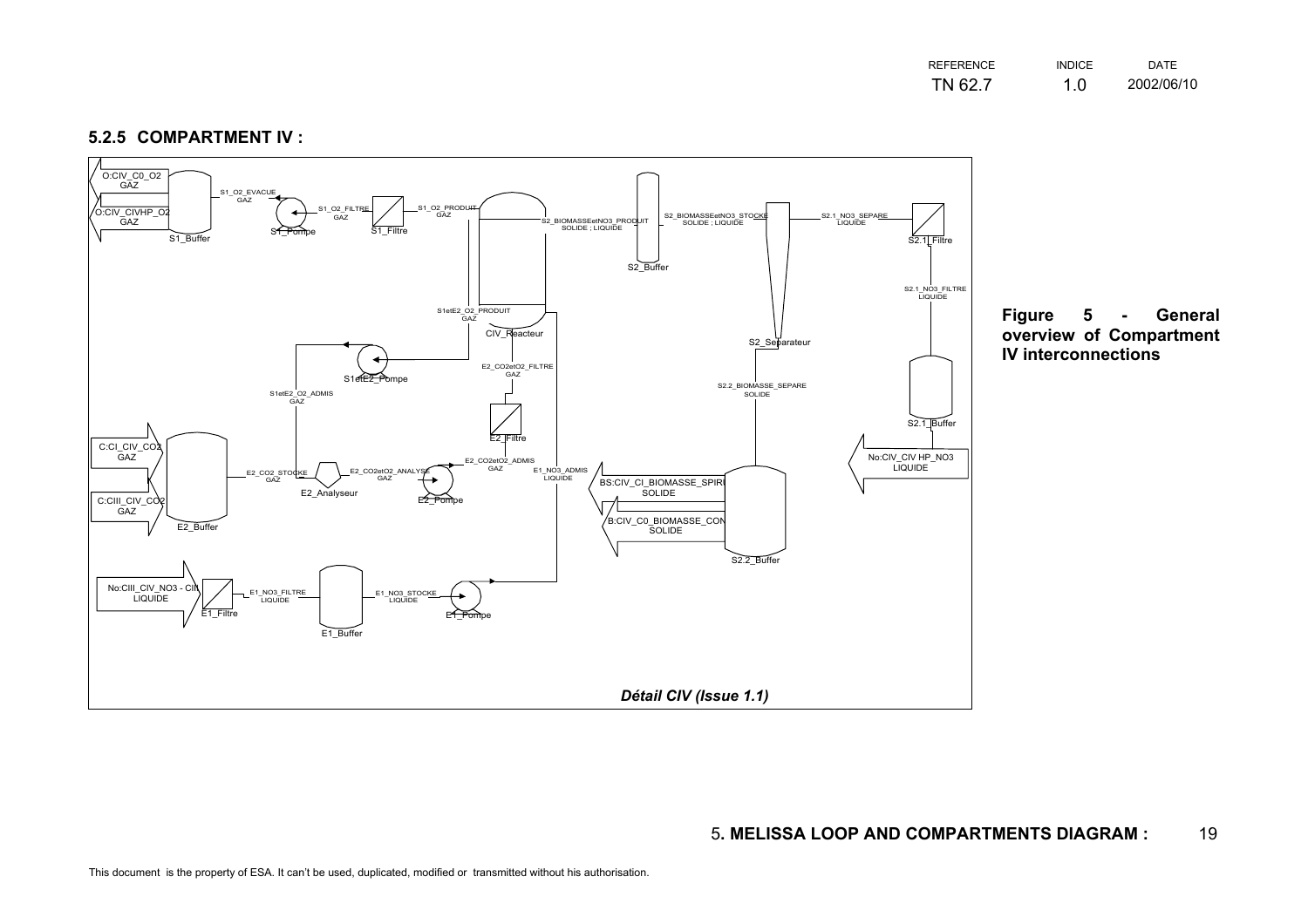| REFERENCE | <b>INDICE</b> | <b>DATE</b> |
|-----------|---------------|-------------|
| TN 62.7   | 1.0           | 2002/06/10  |

#### **5.2.6 COMPARTMENT IVHP :**

<span id="page-19-0"></span>

**Figure 6 - General overview of higher plant compartment interconnections**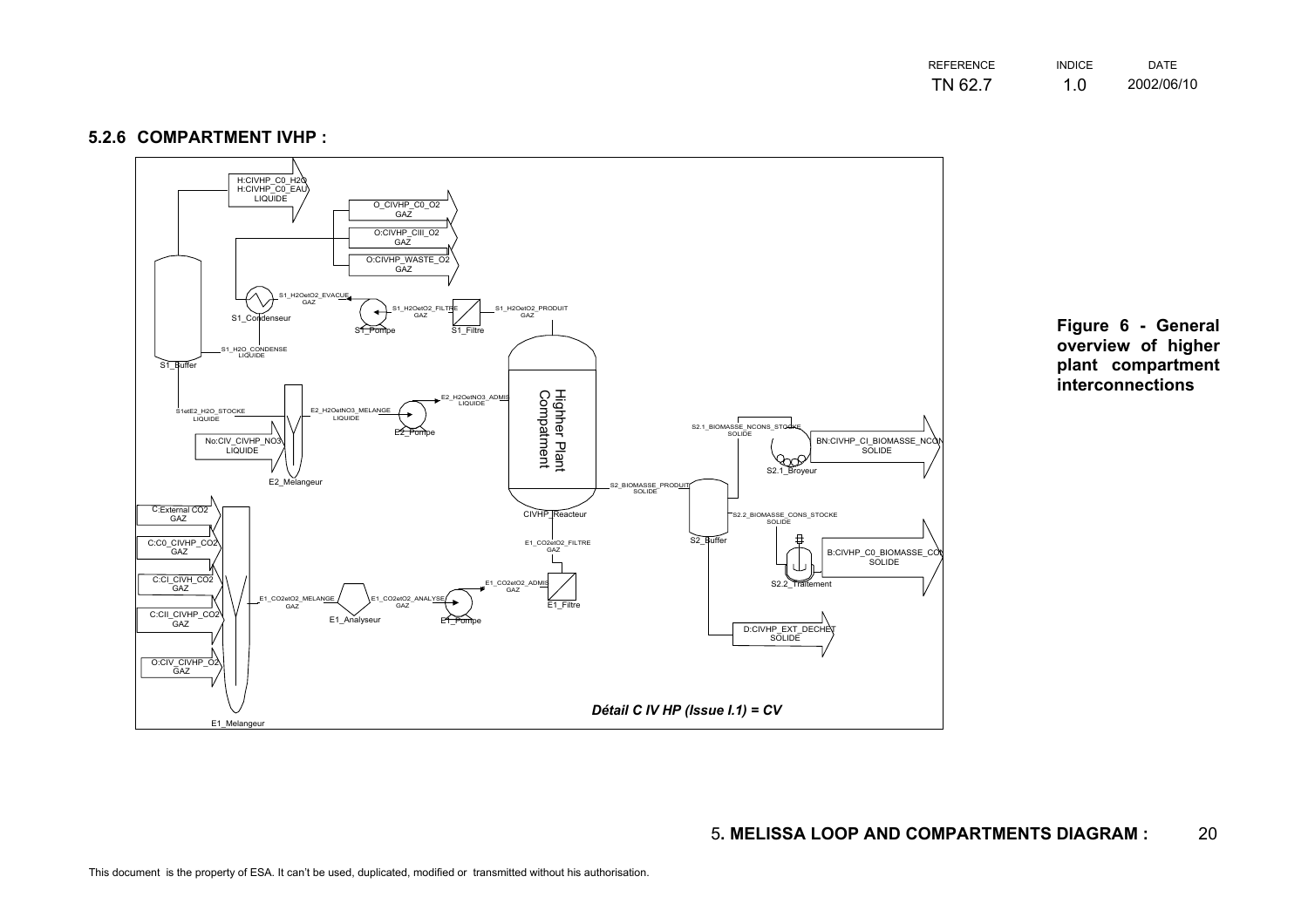# <span id="page-20-0"></span>**6. MODELLING:**

## **6.1 Hypothesis on the MELISSA loop :**

- ⇒ For simplification, exchange flows between compartments will be assumed as perfect ones hence the non-necessity to represent them in the model.
- ⇒ MELISSA is modelled at its nearly highest complexity level. So, the reactor of each compartment is supposed to be one equipment fulfilling one function.

### **6.2 Elements of model :**

#### **6.2.1 General elements:**

#### *Equipment :*

MELISSA general way of naming has been kept for describing entities in M3C description text files. Each equipment displays their text field created for this need: the different links that are tied between them and through which the flows being propagated are as the same nature as their specified links.

Equipments are described in an equipment description file. Their functions are specified and all links for other ones are listed.

*Links :* 

In M3C models, flows are specified according to their physical state that can be one or either of the three different kinds: solid, liquid and gas.

The given kind of a flow must be specified.

If real nature of a flow is a mixing of two or three different kinds, a particular flow must be created in the model for each.

- ⇒ Solid link: medium propagation of the solid flows
- ⇒ Liquid link: medium propagation of the liquid flows
- $\Rightarrow$  Gas link: medium propagation of the gas flows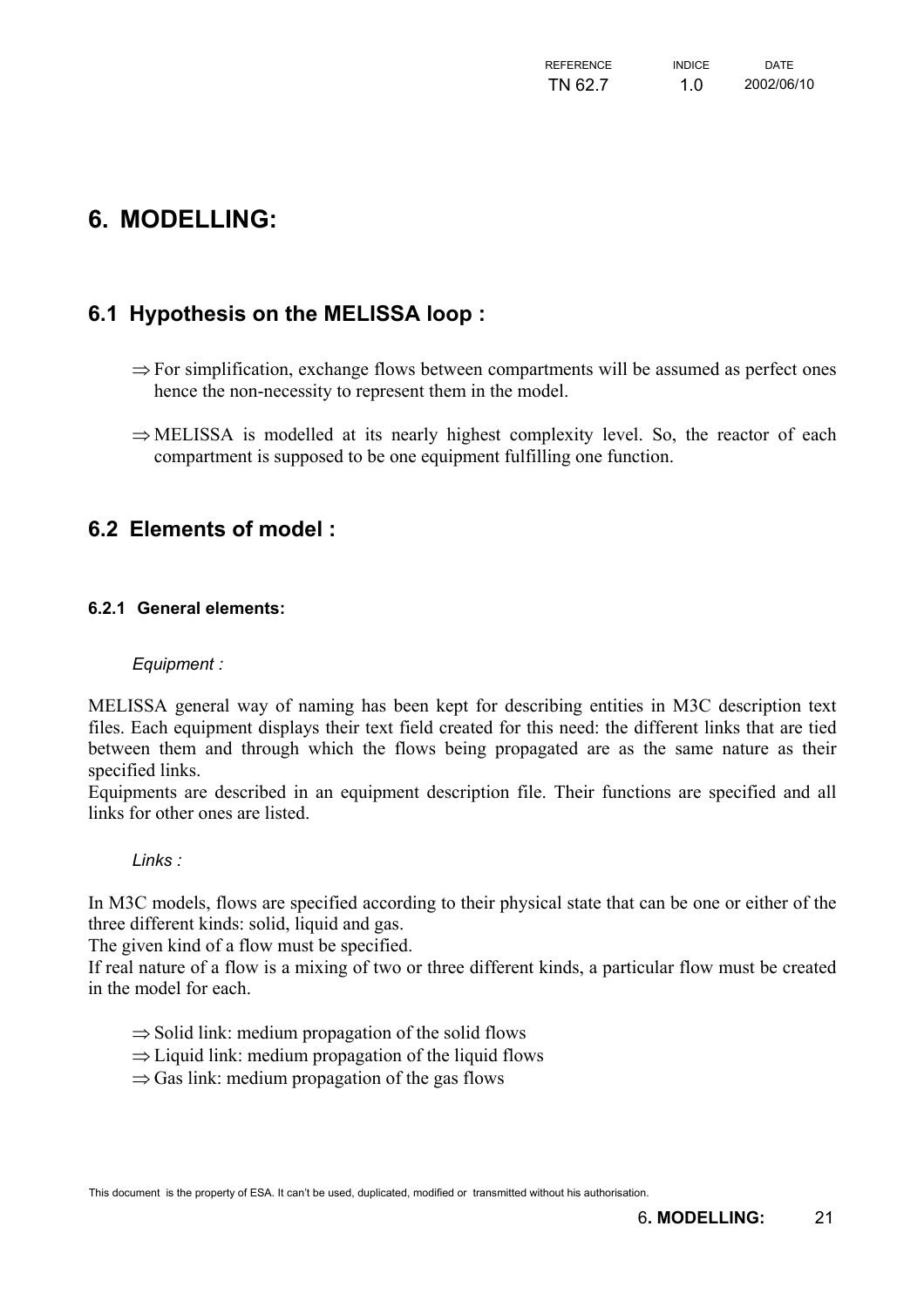| <b>REFERENCE</b> | <b>INDICE</b> | <b>DATE</b> |
|------------------|---------------|-------------|
| TN 62.7          | 1.0           | 2002/06/10  |

<span id="page-21-0"></span>Generally speaking, theses links will be seen on one hand, as a way to connect the different equipment which are the compartments, and on the other hand, as a support through which the different flows of the same nature as the links will propagate.

#### *Functions :*

A name has been given to the functions, which show the functionality equipment, and specify in the description assigned to this entity, the right role to play. So functions work as black boxes transforming input flows into output ones.

#### *Flows :*

For the flows, we have kept MELISSA project names The precise name and nature of this entity is stated in the description. Each flow shows in the field that is combined the link through which it is lead.

The MELISSA loop has been designed for the treatment of human and vegetal wastes and then to enable life on board a space shuttle. This one is made of all the flows moving across all equipments, to come back sometimes to their original equipment and be chemically transformed. To avoid theses problems that we can encounter with M3C, we suggest an appropriate coding as shown in the §4.

#### **6.2.2 Others elements regarding the safety analysis:**

The MELISSA loop is a recurrent process and intend a crew to live aboard a space shuttle. This one contains the compartments which are composed of machines dedicated to the treatment and to recycle the flows of any nature. For safety analysis application, we use the following functions in the MELISSA model:

#### *MTTF calculus :*

The MTTF (Mean Time To Failure) indicates the working time of an equipment before a first failure. This value must be calculated for each equipment, using a parameter formula.

Syntax:

Mttf Value ;

⇒ Mttf, is an indication for the program that a MTTF type value is required for an Equipment  $\Rightarrow$  Value, is the value given to MTTF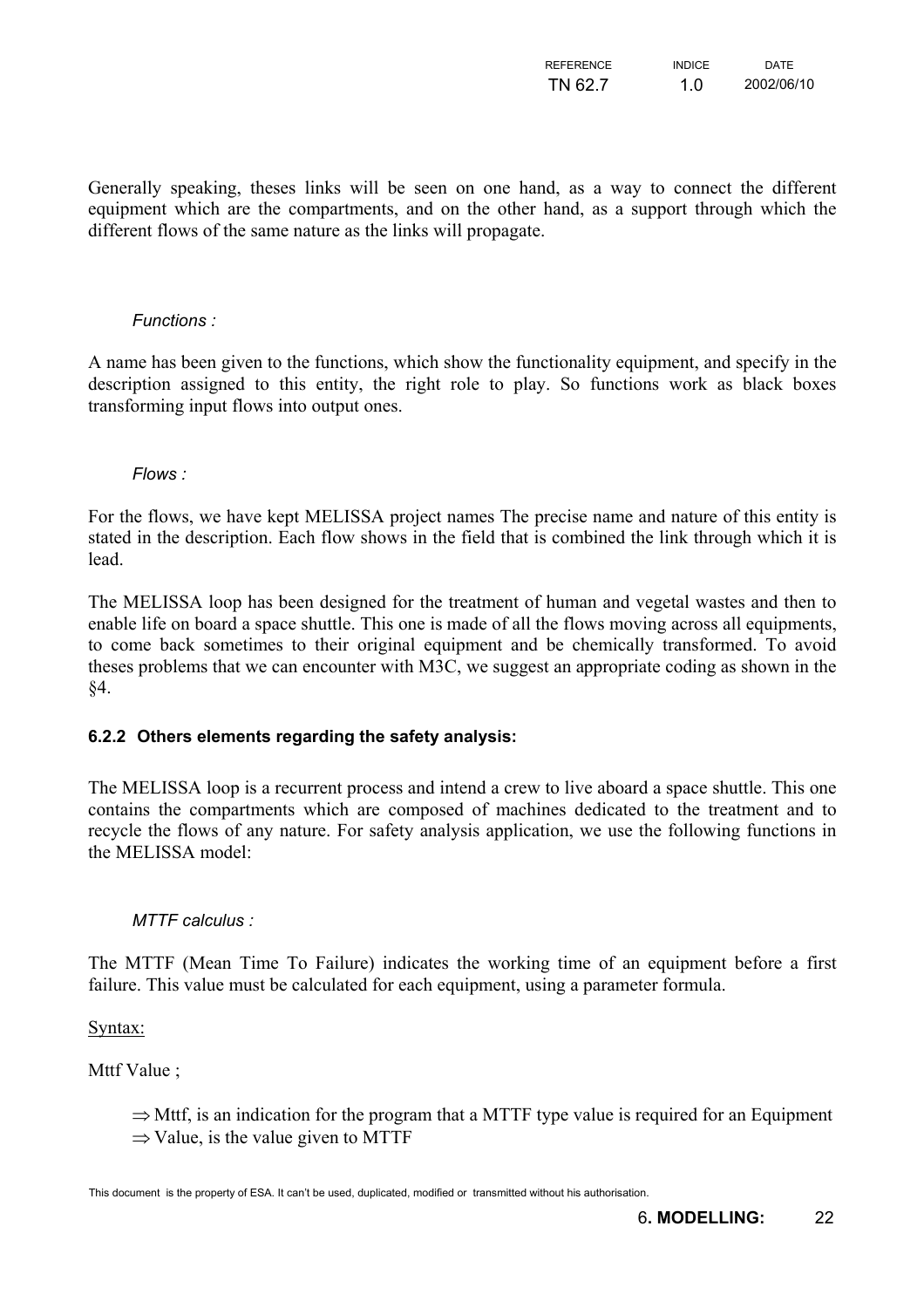Others functions are used for time calculus in MELISSA model:

MTBF: Mean Time Between Failure MTTR: Mean Time to Repair MUT: Mean Up Time MDT: Mean Down Time

#### *Global MTTF calculus :*

Global MTTF allows to handle a lot of equipment like those with MTTF that are equivalent to all required equipment.

#### Syntax:

Glob Mttf Name  $\{$  Equipment start ; Equipment end ;  $\}$ 

- ⇒ Glob\_Mttf indicates for the program that we want to do a global MTTF calculus
- ⇒ Name is the name given to global MTTF that we want to calculate
- ⇒ Equipment\_start and Equipment\_end flank the Equipment that will use for the MTTF calculus

#### *Calculus of flows:*

The calculus of a flow which goes from an equipment 1 to an equipment 2, is carried out by the following syntax:

```
"Calculus_Flow PF1 { 
Flow ; 
Equipment1 :
Equipment2 ; 
 }"
```
 $\Rightarrow$  Calculus Flow: Shows that we want to calculate the flow between two equipments

- $\Rightarrow$  PF1: Name of this calculus
- ⇒ Flow: The flow to calculate
- ⇒ Equipment1: Start equipment
- ⇒ Equipment2: End equipment

We have two states of working for different entities (flows and equipment): Normal or HS (out of order). The user must specify for each of these entities: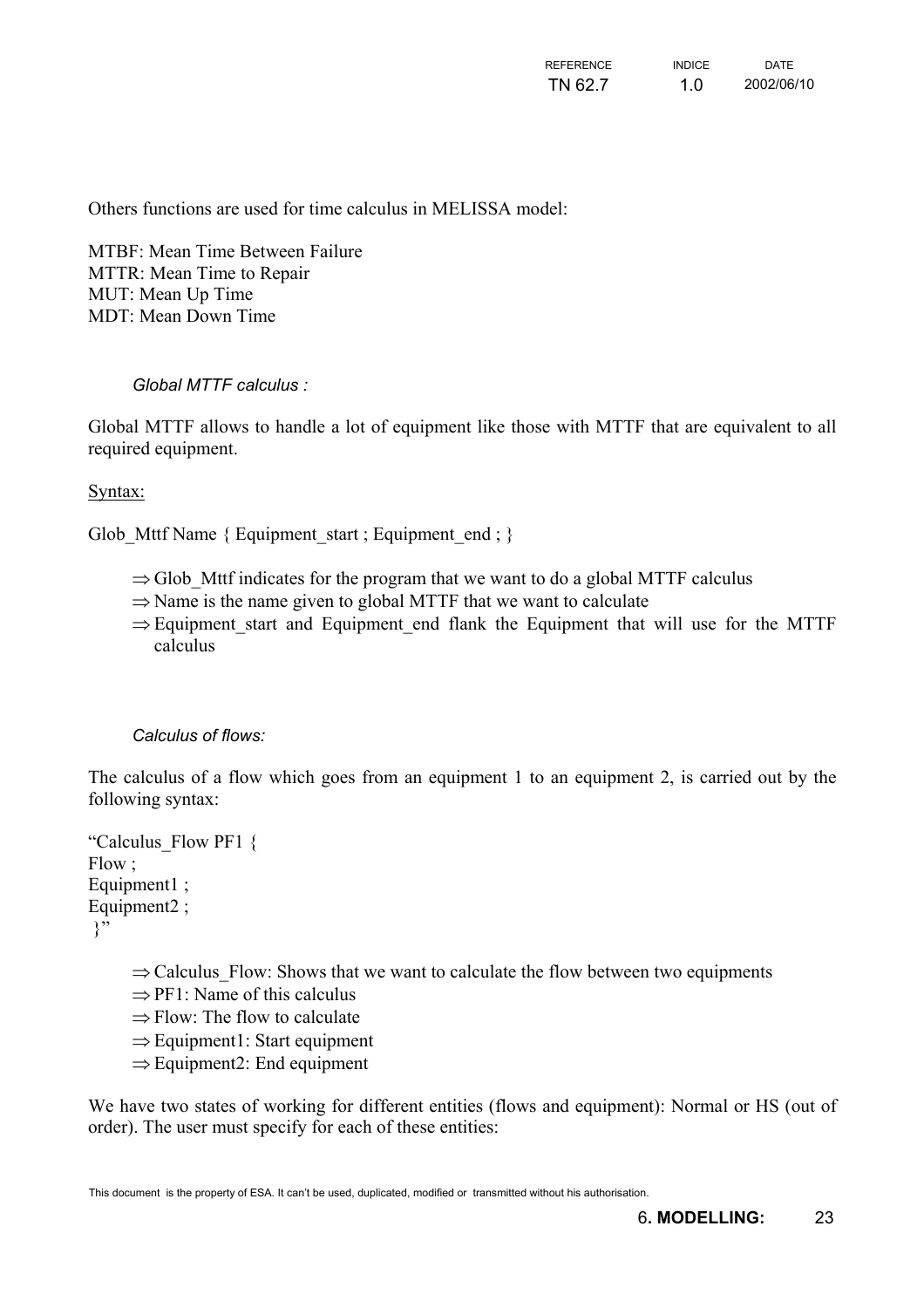En Etat State;

- ⇒ En\_Etat: Shows that we want to define the working state of an entity
- ⇒ State: Normal or HS (out of order)
- $\Rightarrow$  If equipment is in the HS State, then all the flows from this equipment will have zero value
- ⇒ If flow of an exit flows composition flows is in HS State, the resulting flow will have the zero value

Valeur V ;

- ⇒ Valeur: Shows that we want to give a value to a flow
- ⇒ V: Flow value

Output flows are computed using input flows by applying the following formula:

Flow leaving =  $Flow1 * c1 + Flow2 * c2 + Flow3 * c3$ 

Where Flow1, Flow2, Flow3, are the input flows, and c1, c2, c3, their related coefficients:

Coef {  $c1$ :  $c2:$  $c3$ : }, In the output flow.

Input flows are defined according to the following syntax:

Dependences { Flow1 ; Flow2 ; Flow3 ; … }

⇒ Dependences: Shows what are the input flows of an input one

We must have as many coefficients as dependences Flows. The program is designed like this:

- $\Rightarrow$  If a F1 flow as depend the F flow is placed in HS state that its value is to « 0 », then the Flow F will be place to  $\ll 0$  » value, and in HS State.
- ⇒ If Equipment is placed in HS State, then all the exit flows of this Equipment will be set in HS State, with a zero value.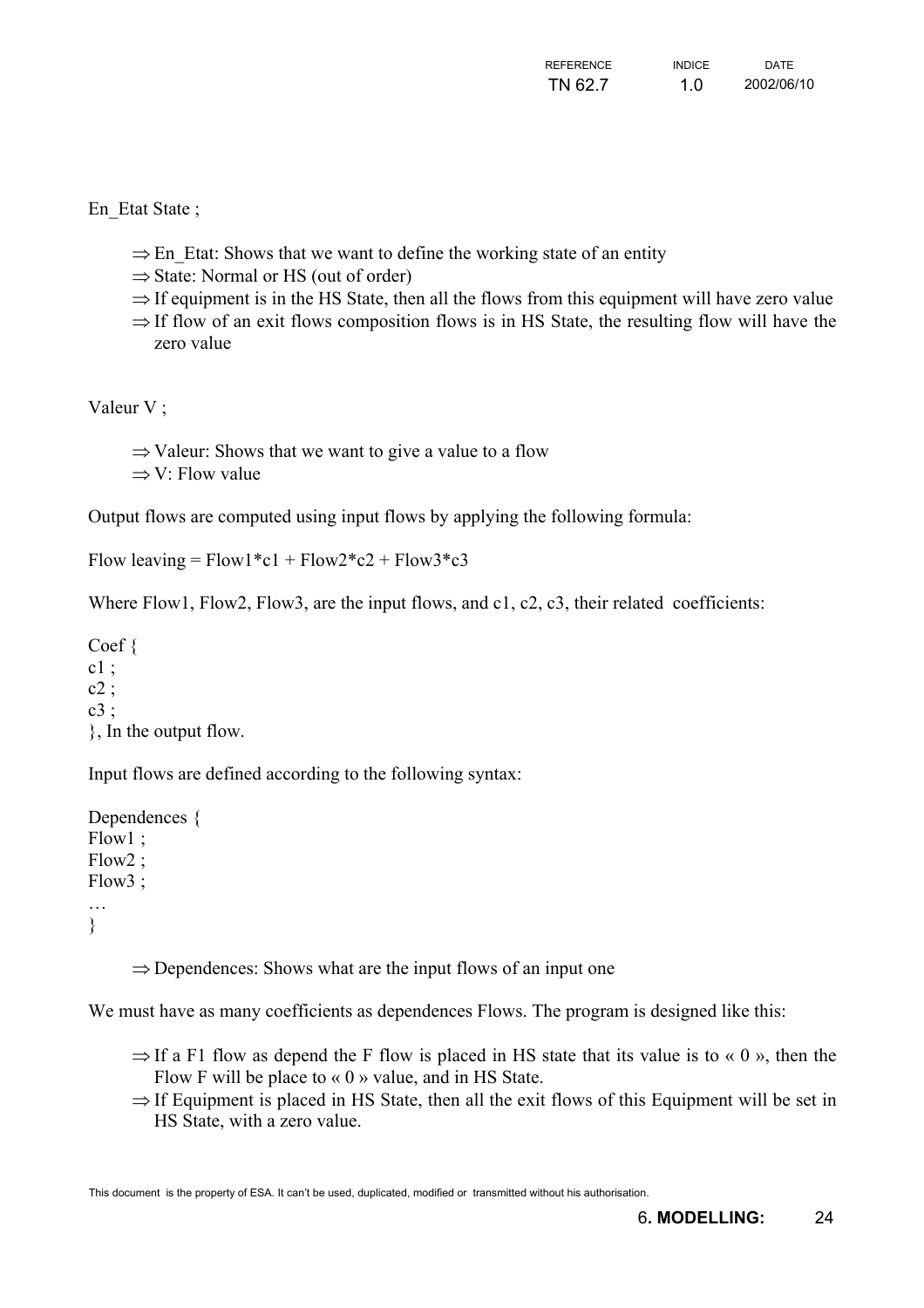| REFERENCE | <b>INDICE</b> | <b>DATE</b> |
|-----------|---------------|-------------|
| TN 62.7   | 1.0           | 2002/06/10  |

In accordance with the coefficients and the value calculated for the exit flow, it is possible that the exit flow oscillates between certain values, which are considered like normal, out of order, or as an intermediate state. A threshold can be specified in order to take in consideration the alternation of flows values. If the flow is superior to this value, it is considered in a Normal state, otherwise it is in an HS state. Threshold syntax is:

Threshold Value ;

⇒ Threshold: Shows that the flow admit a limit value

⇒ Value: value of this limit

#### *Calculus of the costs:*

A cost parameter can be specified for each equipment. It can be defined using the following syntax:

Eq\_cost Value ;

- ⇒ Eq\_cost: shows to the program that we want to give a cost to Equipment
- $\Rightarrow$  Value: shows the cost of this Equipment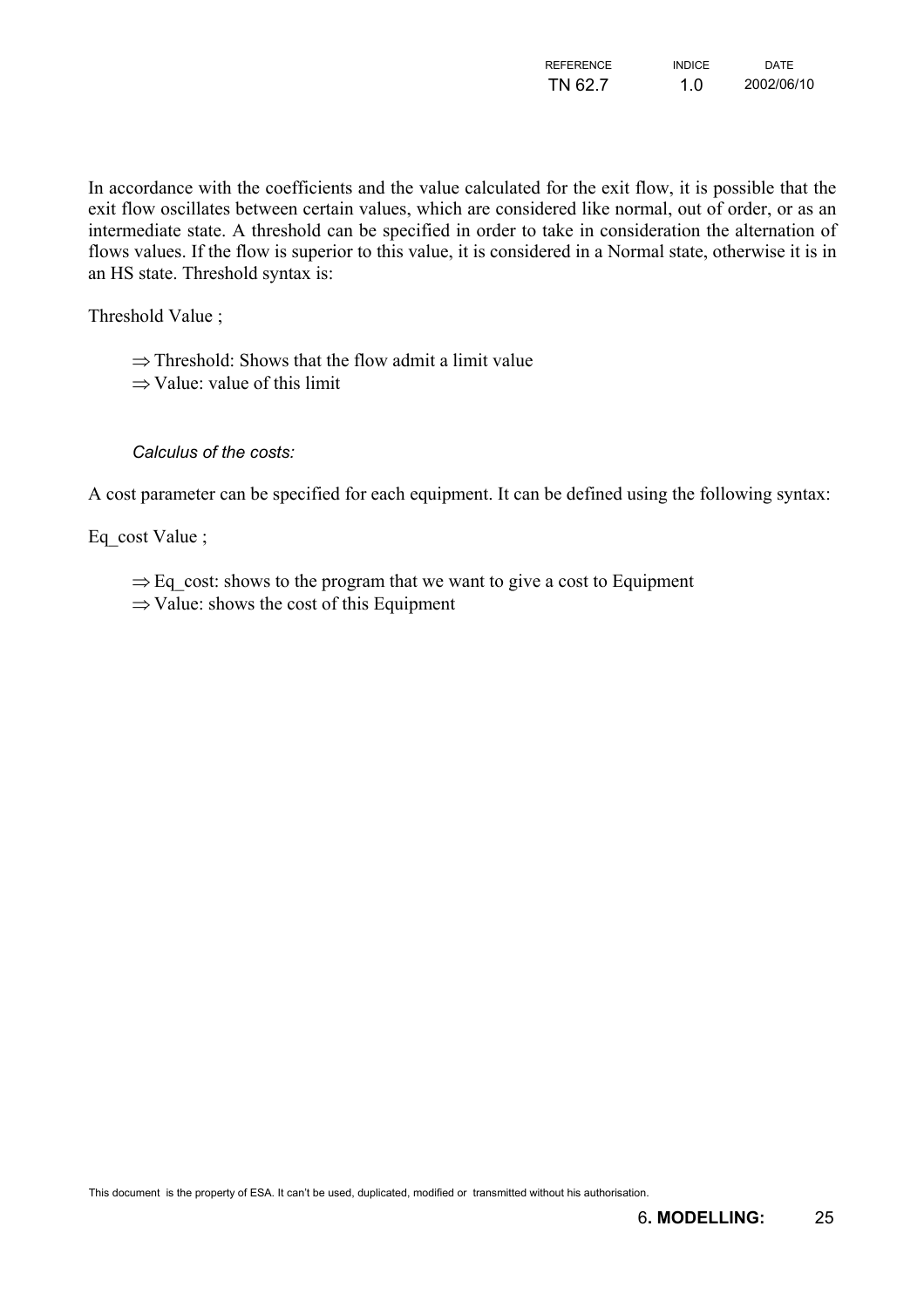| <b>REFERENCE</b> | <b>INDICE</b> | <b>DATE</b> |
|------------------|---------------|-------------|
| TN 62.7          | 1.0           | 2002/06/10  |

# <span id="page-25-0"></span>**7. CODING IN M3C :**

### **7.1 Directory :**

To describe a model, we must be placed in the models directory, and create a working directory. In this directory, we can open a file which has a « m3c » extent (example: MELISSA.m3c), and describe our model.

### **7.2 General elements of a model :**

#### **7.2.1 Equipment :**

In the description file, equipments are written in accordance with the following coding:

"Compartment Link Equipment  $N^{\circ}$  of Equipment"

*Example of coding :* 

| $\Rightarrow$ C0 E2 Buffer:      | Compartment : C0<br>Link: E2 like entrance 2<br>Equipment: Buffer                                                                  |
|----------------------------------|------------------------------------------------------------------------------------------------------------------------------------|
| $\Rightarrow$ CII S2.1 Filter:   | Compartment : CII<br>Link: S2.1 like exit 2.1 (in this case, the S2 link is separate in lots of<br>sub links)<br>Equipment: Filter |
| $\Rightarrow$ CIII S2etE1 Pompe: | Compartment : CIII<br>Common link between: S2 and E1                                                                               |

The equipment number is optional. However, It is getting necessary to show it when the same equipment is present once again on the same link.

Equipment: Buffer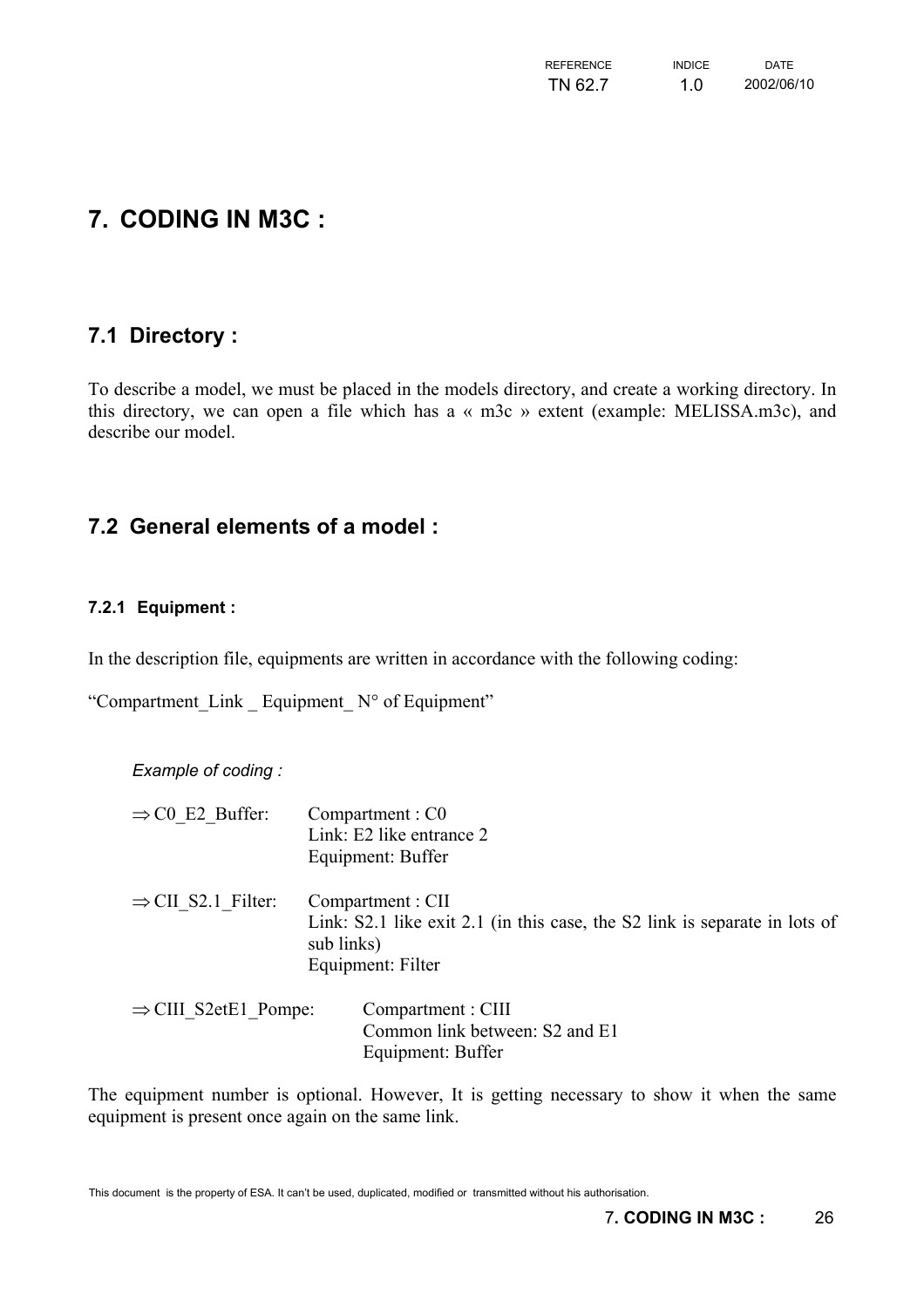| <b>REFERENCE</b> | <b>INDICE</b> | <b>DATE</b> |
|------------------|---------------|-------------|
| TN 62.7          | 1.0           | 2002/06/10  |

<span id="page-26-0"></span>The letters E and S indicates respectively the entrance and the exit of the Reactor. This one is written like this:

"Compartment\_ Reactor" (example: CI\_ Reactor, CII\_ Reactor…)

#### *Syntax example :*

This is a syntax example regarding the filter at the entrance 1 of Reactor in the compartment C0:

```
// Bronche_E1 
Equipment C0_E1_Filter{ 
Ent Etat Normal ;
Description "O2 filtering" ; 
Contact{ Gas ; }
}
```
#### **7.2.2 Links :**

In the MELISSA model, three Links are defined:

⇒ The Gas Link  $\Rightarrow$  The Liquid Link ⇒ The Solid Link

#### *Example of syntax :*

Here is the syntax of these three links:

```
/*********************** 
  * COMMON LINKS * 
  ***********************/ 
Gas Link { 
Description "Gas" ; 
} 
Liquid Link { 
Description "Liquid" ; 
} 
Solid Link {
```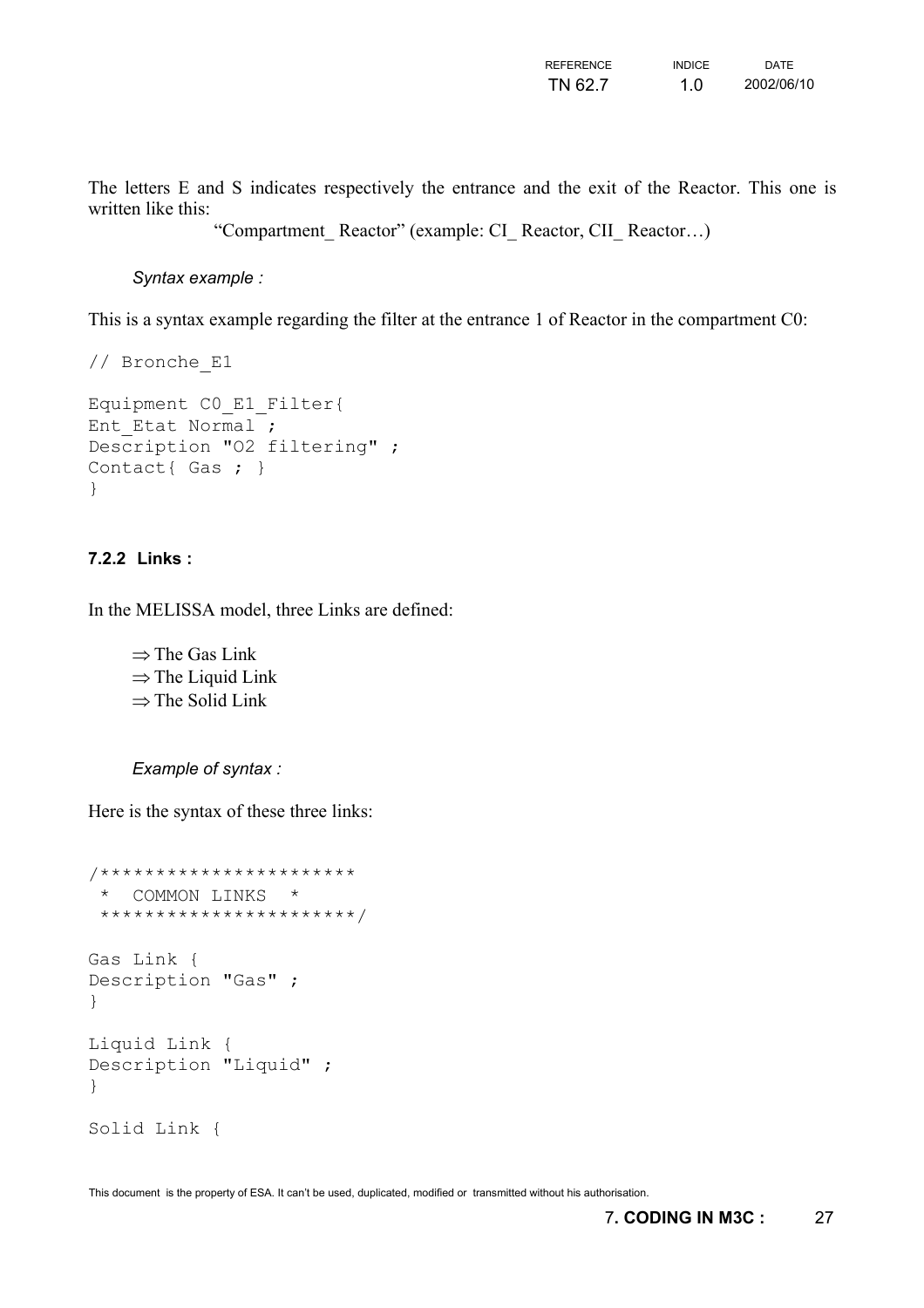| <b>REFERENCE</b> | <b>INDICE</b> | <b>DATE</b> |
|------------------|---------------|-------------|
| TN 62.7          | 1.0           | 2002/06/10  |

```
Description "Solid" ; 
}
```
#### **7.2.3 Functions :**

The functions are written in accordance with the following coding:

"Compartment\_Link\_ Function"

*Example of coding :* 

| $\Rightarrow$ C0 E1 Filter :                      | Compartment : C0<br>Link: E1 like entrance 1<br>Function: "Filter"                                              |
|---------------------------------------------------|-----------------------------------------------------------------------------------------------------------------|
| $\Rightarrow$ CII S2.1 Analyze: Compartment : CII | Link: S2.1 like exit 2.1 (in this case, the link S2 is separated in<br>lot of sub links)<br>Function: "Analyze" |
| $\Rightarrow$ CIII S2etE1 Pump:                   | Compartment : CIII<br>Link between the exit 2 and the input 1<br>Function: "Pump"                               |

The Equipment Reactor function is described like this:

"Compartment \_Reactor Function" (example: CIV\_ Product\_ Biomass)

#### *Example of syntax :*

This example regards the function "Filter" at the entrance1 of Reactor in the compartment C0.

 $//$  Link E1

```
Function CO E1 Filter {
Description\overline{''} \overline{O2} Filtering" ;
Use_Equipment { C0_E1_Filter ; } 
Inputs { CIV CO O2; CIVHP CO O2; }
Outputs { CO E1 02 FILTER ; } }
```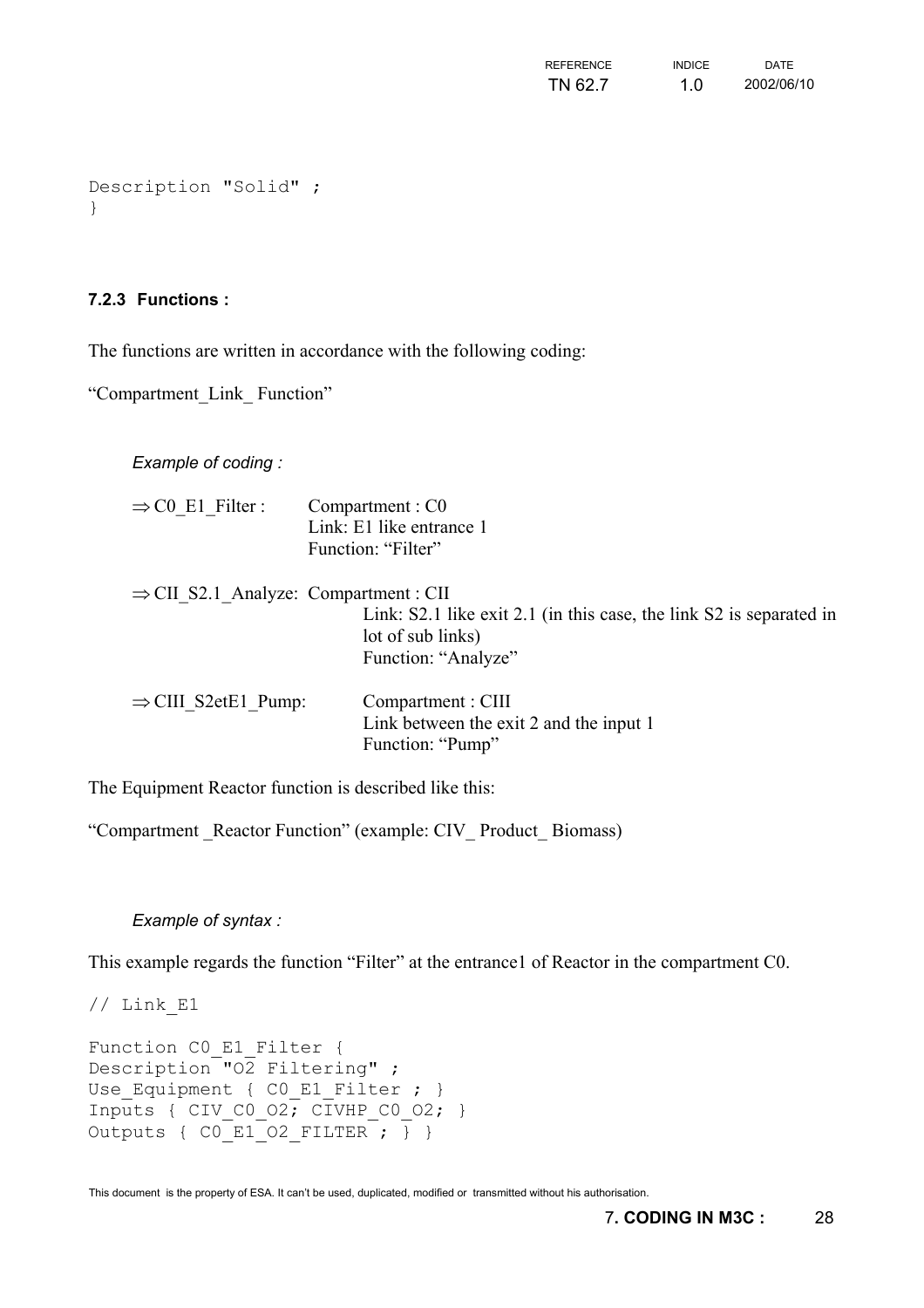| REFERENCE | <b>INDICF</b> | <b>DATE</b> |
|-----------|---------------|-------------|
| TN 62.7   | 1.0           | 2002/06/10  |

#### <span id="page-28-0"></span>**7.2.4 Flow :**

#### *Example of coding of the inter-compartment flows:*

The inter-compartment flows are written in accordance with the following coding:

"Compartment Link Flow Action suffered

| $\Rightarrow$ CO S1 CO2 FILTER :                | Compartment : C0      |                                                             |
|-------------------------------------------------|-----------------------|-------------------------------------------------------------|
|                                                 | Link: S1 like exit 1  |                                                             |
|                                                 | Flow: CO2 "filtered"  |                                                             |
| $\Rightarrow$ CIII S2.1 NO3 SEPARATE:           | Compartment : CIII    |                                                             |
|                                                 |                       | Link: S2.1 like exit 2.1 (in this situation, the link S2 is |
|                                                 |                       | separated in lot of sub links)                              |
|                                                 | Flow: NO3 "separated" |                                                             |
| $\Rightarrow$ CIII S2andE1 NO3andWASTE PRODUCT: |                       | Compartment CIII                                            |
|                                                 |                       | Link between: S2 and E1                                     |
|                                                 |                       | Flow: NO3 and WASTE product                                 |
|                                                 |                       |                                                             |

#### *Example of coding of the commons Flows :*

That has the common flows between the compartments. They are described as follow:

"Original Compartment \_destination Compartment \_Flow"

We quote like example the following flows:

C0 CI URINE: Urine Flow in moving from C0 compartment to the CI compartment

CIII CIV CO2: CO2 Flow in moving from CIII compartment to the CIV compartment

*Example of syntax for commons Flows :* 

```
// FLOW Link_E1 
Flow CO E1 \overline{O2} FILTER {
Description "Input flow O2 Filtration" ;
```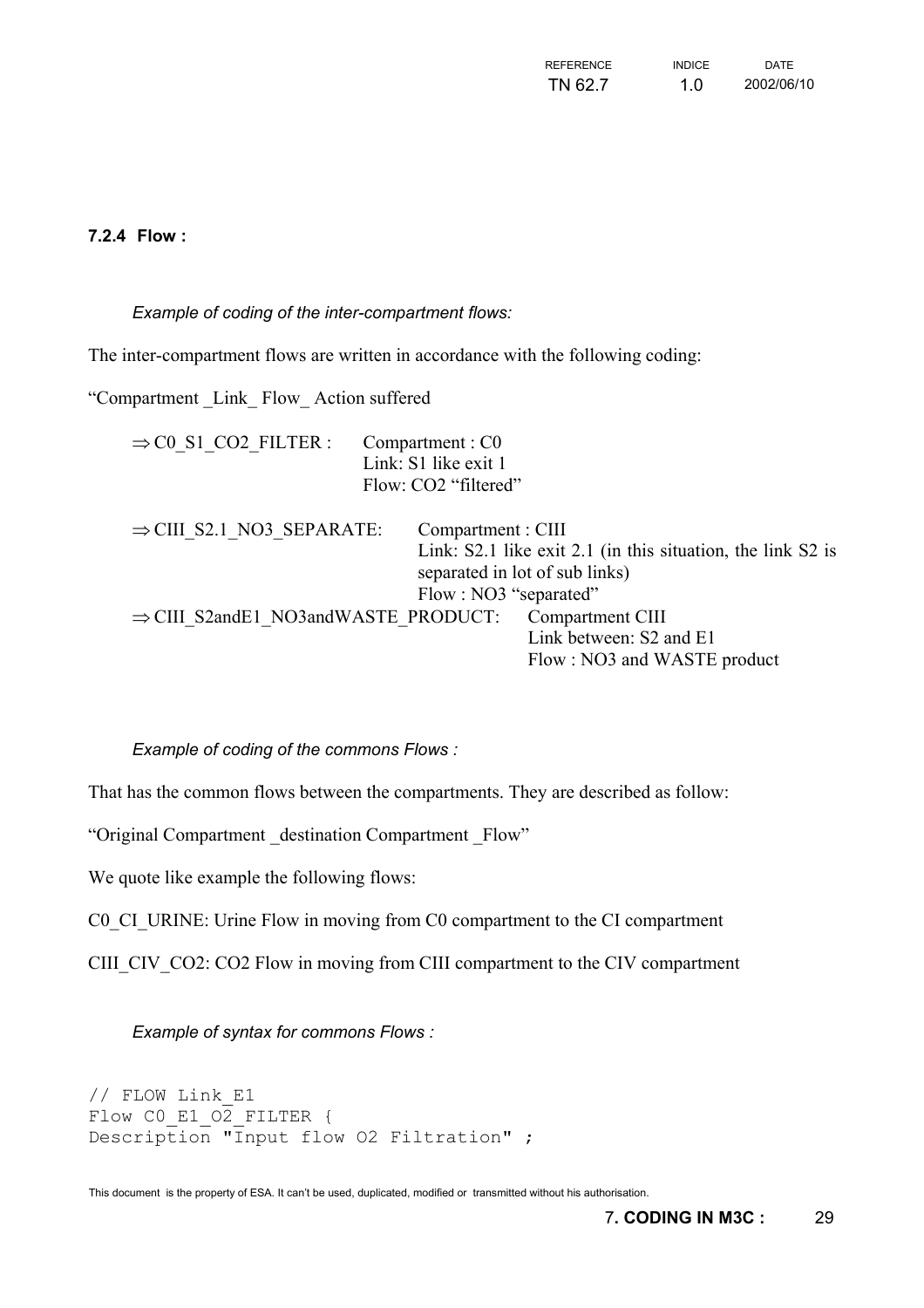| REFERENCE | <b>INDICF</b> | <b>DATE</b> |
|-----------|---------------|-------------|
| TN 62.7   | 1.0           | 2002/06/10  |

```
Use Link { Gas ; }
}
```
*Example of syntax of commons Flows:* 

```
/********************* 
  * COMMON FLOWS * 
  *********************/ 
Flow CIVHP EXT WASTE {
Description "Non edible Biomass non WASTE threw outside" ; 
Use Link { Solid ; }
} 
Flow CIVHP_EXT_O2 { 
Description "Outside lack of oxygen" ; 
Use Link { Gas ; }
}
```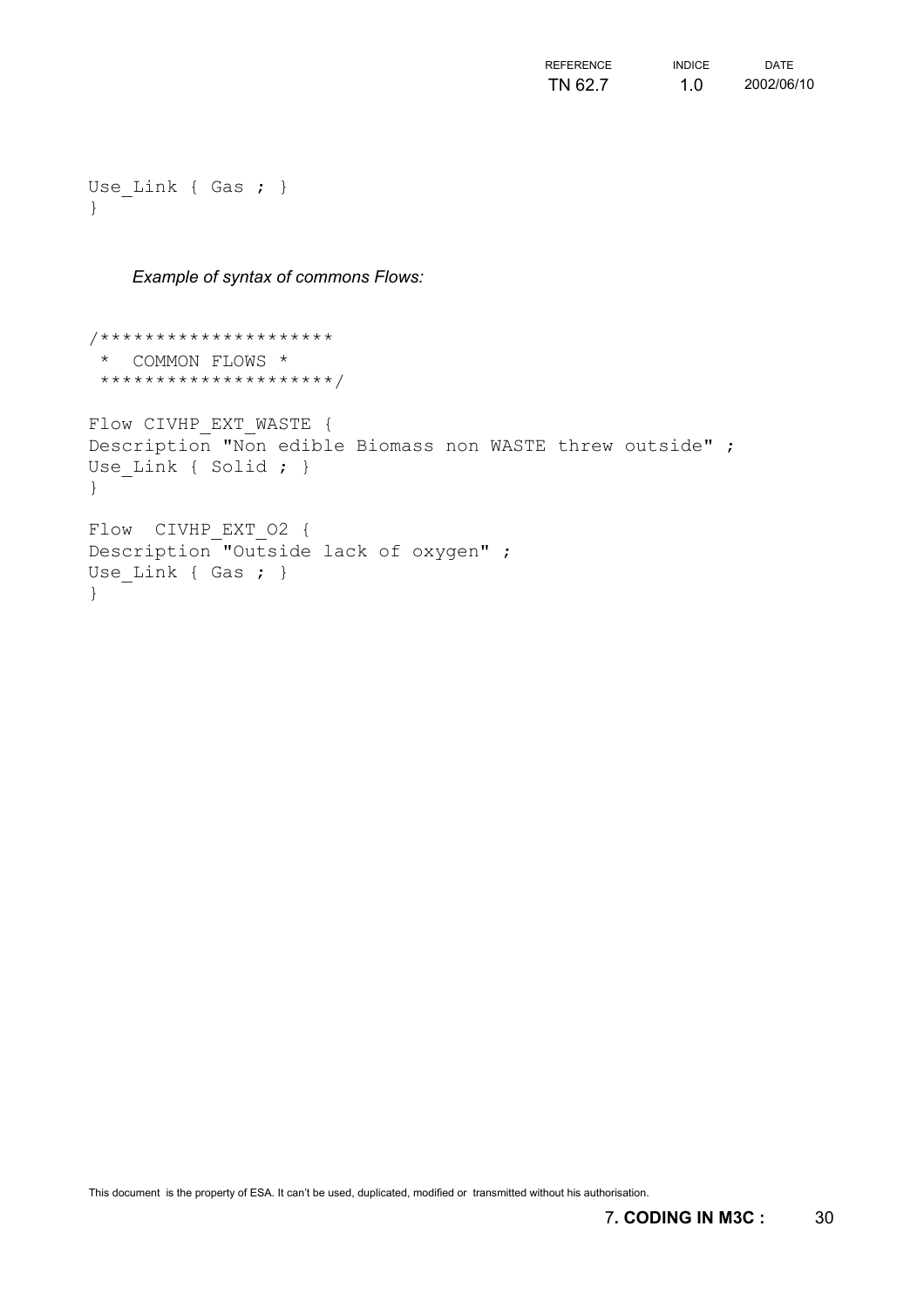| <b>REFERENCE</b> | <b>INDICE</b> | <b>DATE</b> |
|------------------|---------------|-------------|
| TN 62.7          | 1.0           | 2002/06/10  |

# <span id="page-30-0"></span>**8. RESULTS :**

## **8.1 Compilation of model :**

For the model compilation, we use the Makefile given with the M3C code. So, that is advisable to enter in CYGWIN window the "make" command.

#### **8.2 Directories of results files :**

The files which result from the description file compilation will be created in the Bd and Htm directories.

#### **8.3 Visualization of results**

Once, the file is compiled without errors, we can visualize the obtained results:

#### **8.3.1 Textual Visualization:**

*Text files:* 

The "output.txt" files allows the visualization of result in textual shape.

*HTML files:* 

The visualization of the "htm file" is carried out in the Htm directory. So, that is advisable to click on one of htm files or, to start Netscape Navigator and to open the required file. The htm files possess the particularity to have at one's disposal reference links between the different htm files. That implicates the possibility to surf from one file to another by clicking on the elements of the opened file.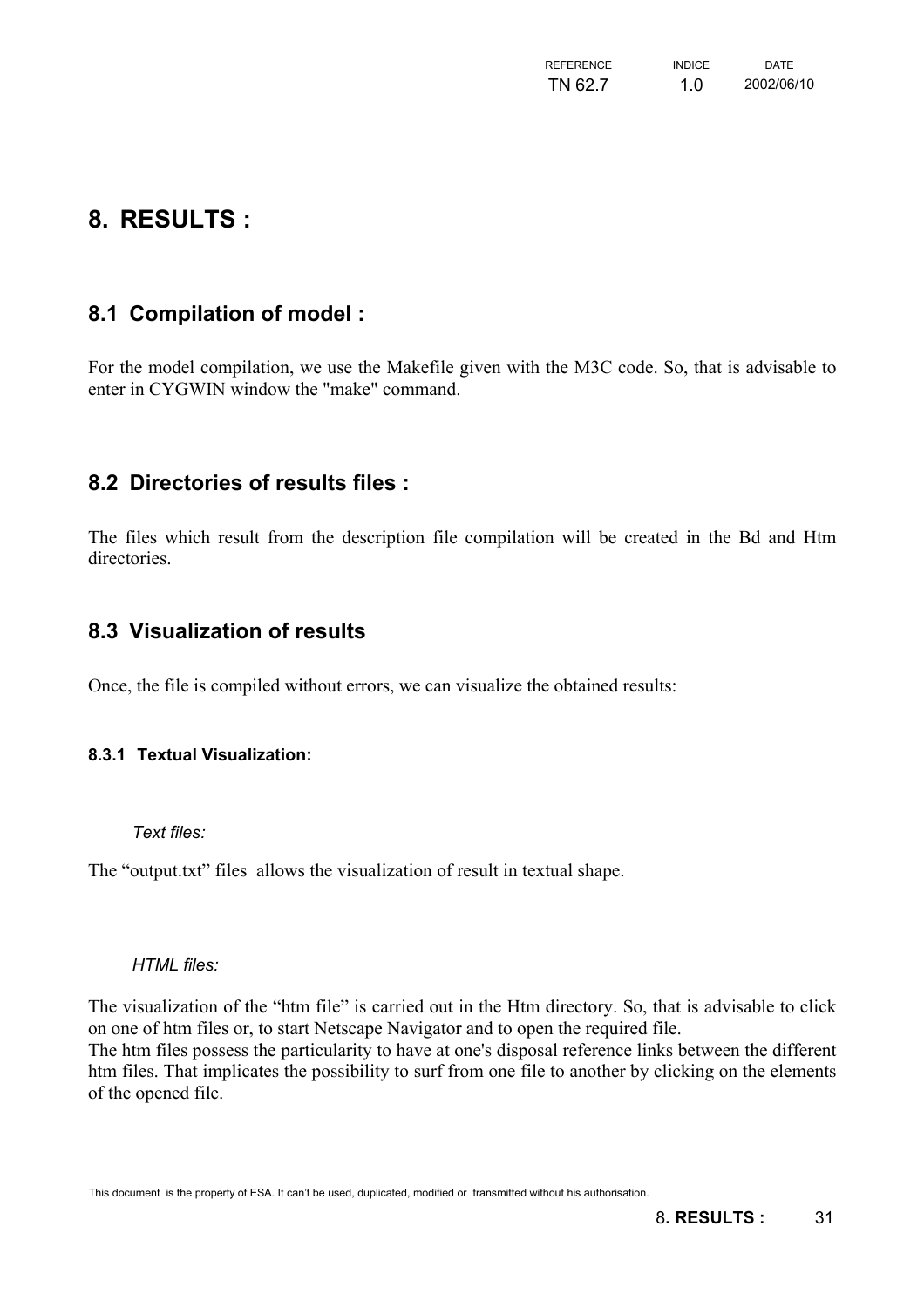| <b>REFERENCE</b> | <b>INDICF</b> | <b>DATE</b> |
|------------------|---------------|-------------|
| TN 62.7          | 1.0           | 2002/06/10  |

- ⇒ The arboequ.htm, arbofct.htm, arboflx.htm, arbolie.htm files, display the list of the respective tree diagrams of equipment, functions, flows, links.
- ⇒ The equip.htm, etat.htm, flux.htm, fonction.htm, lien.htm files, represent textually the respective entities: equipment, state, flow, function, link, and the entities, which they directly depend.

| Equipments Tree Structure: - Netscape                                                                                                 | $\Box$ e $\mathbf{x}$                                          |  |  |  |  |  |
|---------------------------------------------------------------------------------------------------------------------------------------|----------------------------------------------------------------|--|--|--|--|--|
| Fichier Edition Afficher Aller Communicator Aide                                                                                      |                                                                |  |  |  |  |  |
| 2<br>$\hat{c}$<br>合<br>Guide<br>Shop<br>Précédent<br>Suivant<br>Recharger<br>Rechercher<br>Imprimer<br>Sécurité<br>Arrêter<br>Accueil | N                                                              |  |  |  |  |  |
| Signets<br>Adresse : file:////SAGITTA/D/M3C/azzedine/esa/m3c/modeles/Melissa_M_anglais/Htm/arboequ.htm                                | $\overline{\mathbf{y}}$ $\overline{\mathbf{y}}$ Infos connexes |  |  |  |  |  |
|                                                                                                                                       |                                                                |  |  |  |  |  |
| <b>Equipment tree structure</b>                                                                                                       |                                                                |  |  |  |  |  |
| C0 E1 Filter Filtering of O2                                                                                                          |                                                                |  |  |  |  |  |
| C0 E2 Buffer Container of the eatable products                                                                                        |                                                                |  |  |  |  |  |
| C0 Reactor Supplying in eatable products and in O2 et rejection of CO2                                                                |                                                                |  |  |  |  |  |
| C0 S1 Filter  Filtering of CO2                                                                                                        |                                                                |  |  |  |  |  |
| C0 S1 Pump Pump to supply CO2 of Compart C0 and alimentat of Compart CIVHP                                                            |                                                                |  |  |  |  |  |
| C0 S2.1 Buffer Container of urines                                                                                                    |                                                                |  |  |  |  |  |
| C0 S2.1 Filter  Filtering of urines at the entrance of the Buffer                                                                     |                                                                |  |  |  |  |  |
| C0 S2.1 Pump Pump of supplying urines and supplying of Compartment CI                                                                 |                                                                |  |  |  |  |  |
| C0 S2.2 Mixer Mix water with waste coming from Separator 4                                                                            |                                                                |  |  |  |  |  |
| C0 S2 Buffer Container of waste                                                                                                       |                                                                |  |  |  |  |  |
| C0 S2 Separator Separation Urines / Faeces                                                                                            |                                                                |  |  |  |  |  |
| CIII E1 Analyzer  Analysis of Ammoniaque                                                                                              |                                                                |  |  |  |  |  |
| CIII E1 Filter Ammoniaque Filtering at the entrance of Reactor CIII                                                                   |                                                                |  |  |  |  |  |
| CIII E1 Pump  Mutrition in Ammoniaque of Reactor CIII                                                                                 |                                                                |  |  |  |  |  |
| CIII E2 Analyzer Analysis of O2                                                                                                       |                                                                |  |  |  |  |  |
| CIII E2 Filter  Filtering of O2                                                                                                       |                                                                |  |  |  |  |  |
| CIII E2 Pump  Nutrition in O2 of Reactor CIII                                                                                         |                                                                |  |  |  |  |  |
| CIII Reactor Nitrification : transformation of Ammoniaque into Nitrate                                                                |                                                                |  |  |  |  |  |
| CIII S1 Filter  Filtering of CO2                                                                                                      |                                                                |  |  |  |  |  |
| CIII S1 Pump  Pump of CO2 of Reactor_CIII                                                                                             |                                                                |  |  |  |  |  |
| CIII S2.1 Analyzer Analysis                                                                                                           |                                                                |  |  |  |  |  |
| CIII S2.1 Buffer Storage of liquid at the exit of Separator_3.4                                                                       |                                                                |  |  |  |  |  |
| CIII S2.2 Buffer Storage of Solid at the exit of Separator                                                                            |                                                                |  |  |  |  |  |
| CIII S2 Pump Pump Reactor_CIII                                                                                                        |                                                                |  |  |  |  |  |
| CIII S2 Separator Separation Liquid Solid at the exit of Reactor CIII                                                                 |                                                                |  |  |  |  |  |
| CIII S2andE1 Pump Recycling Reactor_CIII                                                                                              |                                                                |  |  |  |  |  |
| CII E1 Analyzer  Analysis of VFA                                                                                                      |                                                                |  |  |  |  |  |
| CII E1 Filter  Filtering of VFA in entrance of Reactor_CII                                                                            |                                                                |  |  |  |  |  |
| FREE<br>Document : chargé<br>目器                                                                                                       | 32 62 FA                                                       |  |  |  |  |  |
| <b>990080000000000000</b><br>图 TN 62-7_0 VA.d <del>□</del> Htm<br><b>Equipments</b><br>6 岡<br><b>B</b> Démarrer                       | QHN京田グイコの● 1204                                                |  |  |  |  |  |
|                                                                                                                                       |                                                                |  |  |  |  |  |

Window 2. arboequ.htm

Clicking on one of the Equipment of arboequ.htm file, opens the equip.htm file which contains all the Equipment and the entities that are directly linked (see window 3).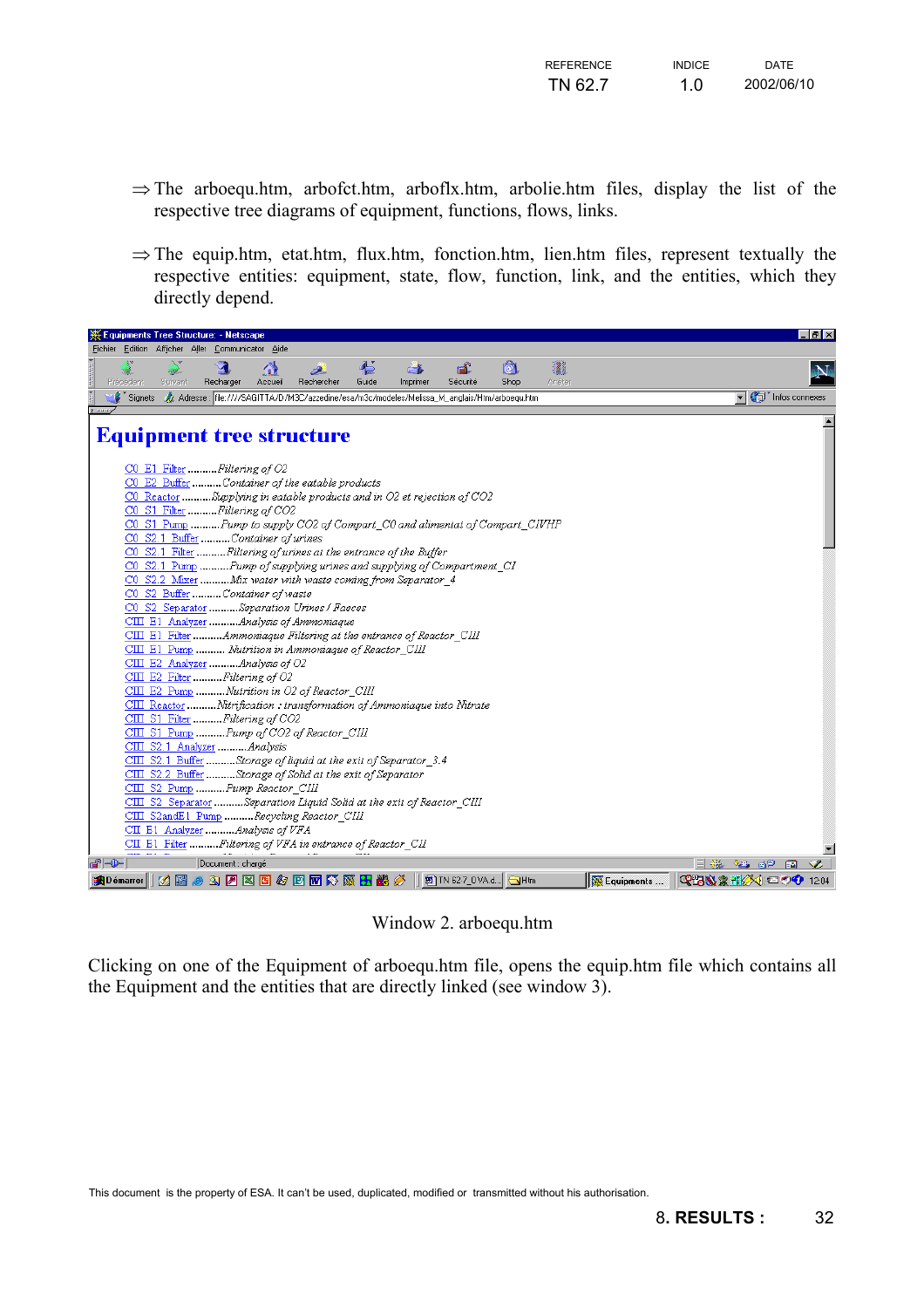| <b>REFERENCE</b> | <b>INDICF</b> | <b>DATE</b> |
|------------------|---------------|-------------|
| TN 62.7          | 1.0           | 2002/06/10  |

<span id="page-32-0"></span>

| 类 Equipments - Netscape                           |               |                                                                                                           |         |                                                                                              |            |          |                 |                |              |              |    |                                                                                           | $  P  \times$ |
|---------------------------------------------------|---------------|-----------------------------------------------------------------------------------------------------------|---------|----------------------------------------------------------------------------------------------|------------|----------|-----------------|----------------|--------------|--------------|----|-------------------------------------------------------------------------------------------|---------------|
| Fichier Edition Afficher Aller Communicator Aide  |               |                                                                                                           |         |                                                                                              |            |          |                 |                |              |              |    |                                                                                           |               |
| as <b>4</b> amounts<br>Précédent                  | S.<br>Suivant | и<br>Recharger                                                                                            | Accueil | فلخط<br>Rechercher                                                                           | €<br>Guide | Imprimer | Sécurité        | o <br>Shop     | 2<br>Arrêter |              |    |                                                                                           | $\mathbf{N}$  |
| Signets                                           |               |                                                                                                           |         | At Adresse : file:////SAGITTA/D/M3C/azzedine/esa/m3c/modeles/Melissa_M_anglais/Htm/equip.htm |            |          |                 |                |              |              |    | $\overline{\phantom{a}}$ $\overline{\phantom{a}}$ $\overline{\phantom{a}}$ infos connexes |               |
| <b>Equipments Description</b>                     |               |                                                                                                           |         |                                                                                              |            |          |                 |                |              |              |    |                                                                                           |               |
| <b>C0 E1 Filter</b>                               |               |                                                                                                           |         |                                                                                              |            |          |                 |                |              |              |    |                                                                                           |               |
| Filtering of O2                                   |               |                                                                                                           |         |                                                                                              |            |          |                 |                |              |              |    |                                                                                           |               |
| • No father equipment.<br>· Links in contact :Gas |               | ·  CONCO_layer_physical_branch_E1.m3c3<br>Supported Functions : C0 E1 Filt                                |         |                                                                                              |            |          |                 |                |              |              |    |                                                                                           |               |
| <b>C0 E2 Buffer</b>                               |               |                                                                                                           |         |                                                                                              |            |          |                 |                |              |              |    |                                                                                           |               |
| Container of the eatable products                 |               |                                                                                                           |         |                                                                                              |            |          |                 |                |              |              |    |                                                                                           |               |
| · No father equipment.                            |               | CONCO_layer_physical_branch_E2.m3c3<br>Links in contact Liquid Solid<br>Supported Functions : C0 E2 Stock |         |                                                                                              |            |          |                 |                |              |              |    |                                                                                           |               |
| <b>C0</b> Reactor                                 |               |                                                                                                           |         |                                                                                              |            |          |                 |                |              |              |    |                                                                                           |               |
| $\blacksquare$                                    |               | Document : chargé                                                                                         |         |                                                                                              |            |          |                 |                |              |              | 目器 | 化热 动图 国                                                                                   | st.           |
| <b>BDémarrer</b>                                  |               |                                                                                                           |         | <b>ZA 3 9 8 2 2 2 3 4 5 6 7 8 7 8 8 7 8 3</b>                                                |            |          | 网TN 62-7_0 VA.d | $\bigodot$ Htm |              | Equipments - |    | 電磁家理 ダイ = や 12:06                                                                         |               |

#### Window 3. equip.htm

- ⇒ The arbre.htm file, displays causality tree of physical and functional plans
- ⇒ The arbref.htm file, displays causality tree of functional plan
- $\Rightarrow$  The doc.htm, displays causality tree of physical and functional plans without details
- $\Rightarrow$  The ectrl.htm file, displays the entities list in shape of hierarchic trees, lists of the objects and causal trees.

#### 8.3.2 **Graphical visualization :**

#### *TCL/TK files:*

To visualize the TCL/TK graphical files in CYGWIN or in UNIX, it is essential to change the path in the "start.tcl" file, which is responsible for running of graphical application.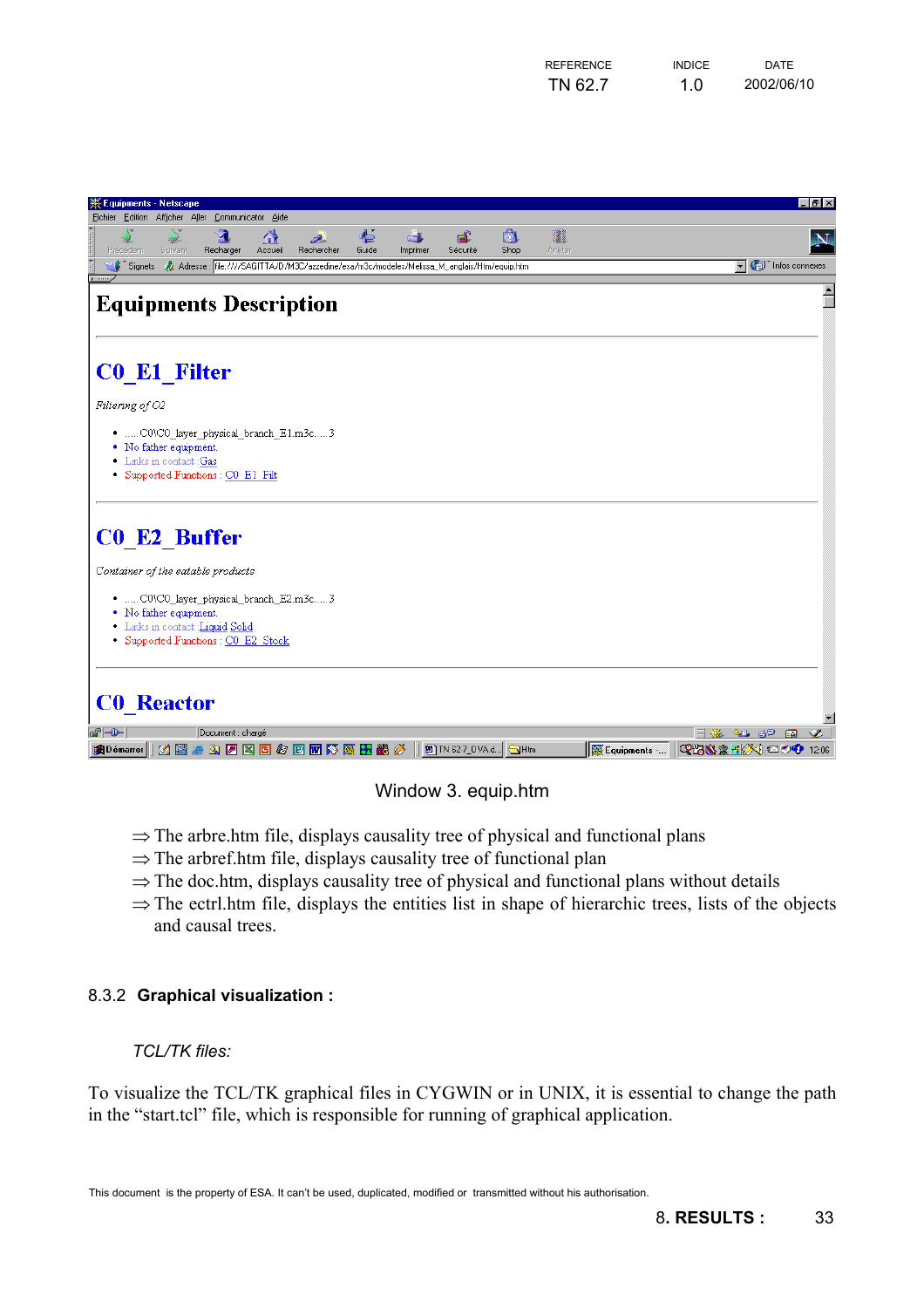In this file, we must change the following parameters:

- ⇒ set common\_m3c "c:\\Directory1\\Directory2\\common\_m3c", showing the right path of common m3c directory.
- ⇒ set directory "c:\\Directory1\\Directory2\\modeles\\Rep", showing the right path of work directory container the file of description.

Then, we can start the graphical application with the "./start.tcl" command.

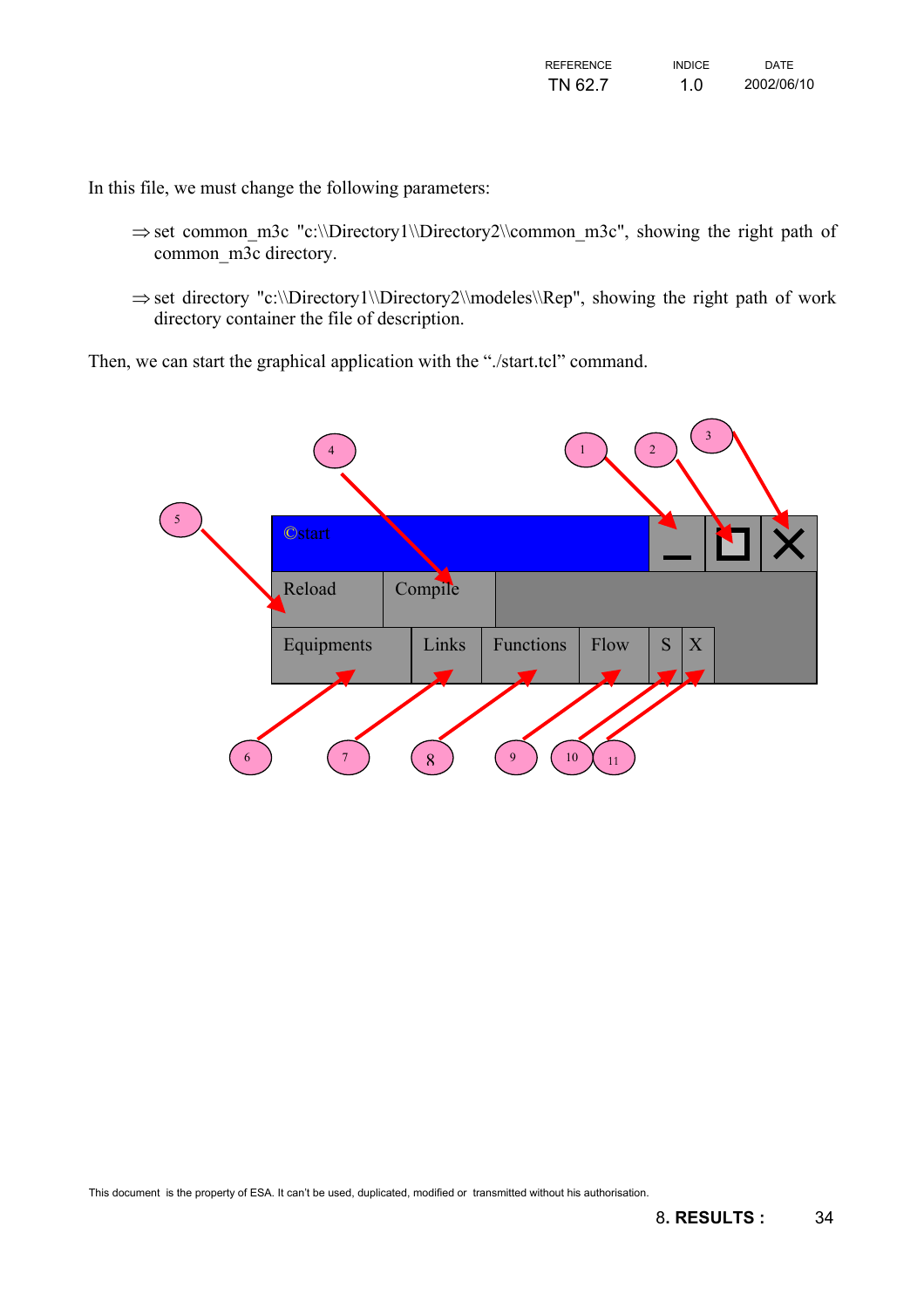The buttons numbers correspond to:

1. Minimal reduction of operating environment

2. Zoom total screen of operating environment

3. Close operating environment

4. When we change the description file, we must compile then load again to allow the new graphical version of the application.

5. When we change the file of description, we must compile then recharge to allow the new graphical version of the application.

6. Display the Equipment list

7. Display the Links list

8. Display the Functions list

9. Display the Flows list

10. Display the tree, which is composed of functional and physical plans

11. Display the tree compound of functional, physical and control plans.

Clicking on the S button, we will have the following result in the window 3:



Window 4. TCL-TK screen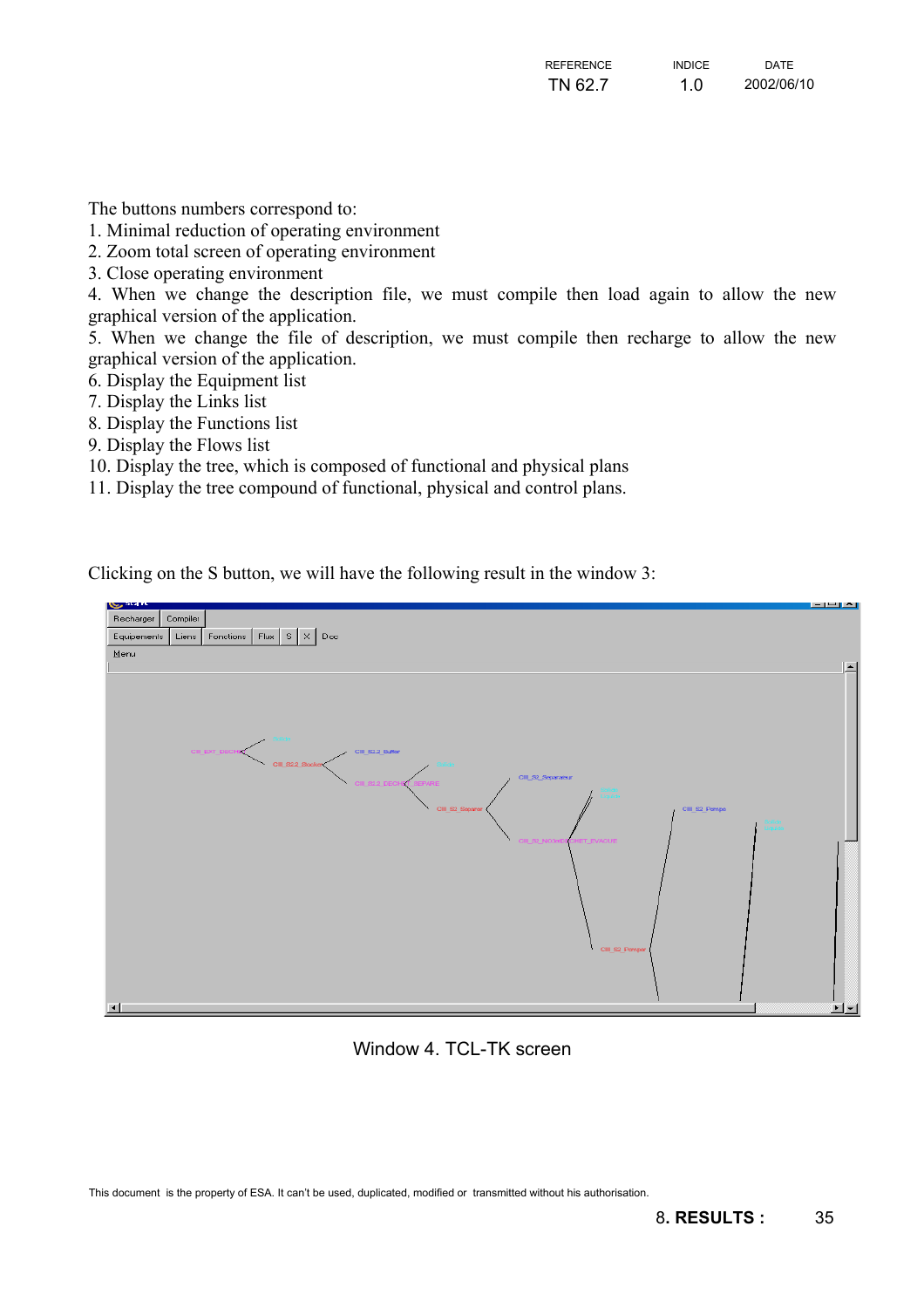| REFERENCE | <b>INDICF</b> | <b>DATE</b> |
|-----------|---------------|-------------|
| TN 62.7   | 1.0           | 2002/06/10  |

*EXCEL files:* 

To visualize the graphical application in EXCEL, we must open the two files: doc.xls and m3c.xls, and activate the commands in EXCEL.

The visualization of doc.xls file allows to obtain this operating environment type:

| Microsoft Excel - doc xls<br>M3C<br>File<br>$\gamma$                                       |  |
|--------------------------------------------------------------------------------------------|--|
| Refresh<br>$\mathbb{C}$<br>E<br>$\mathbf F$<br>$\mathbf G$<br>$\mathbf{L}$<br>$\mathbf{X}$ |  |

Clicking on M3C icon, we must click on "reload file" to load again the description file. (See below diagram)

The different texts that appear when clicking on the M3C icon mean:

"Close file", close the description file

" Reload file", reload the description file

" Button  $\Rightarrow$  place button", place the buttons "drawing button" (see below figure)

" Button  $\Rightarrow$  suppress all buttons", remove the buttons "drawing buttons" (see below figure)

"Redraw links", draw the links which tie the Equipment

"Redraw links all figures", draw the Links which tie all the Equipment from all the figures

- " Update texts and links", to update texts and links
- " Colour texts", colour the texts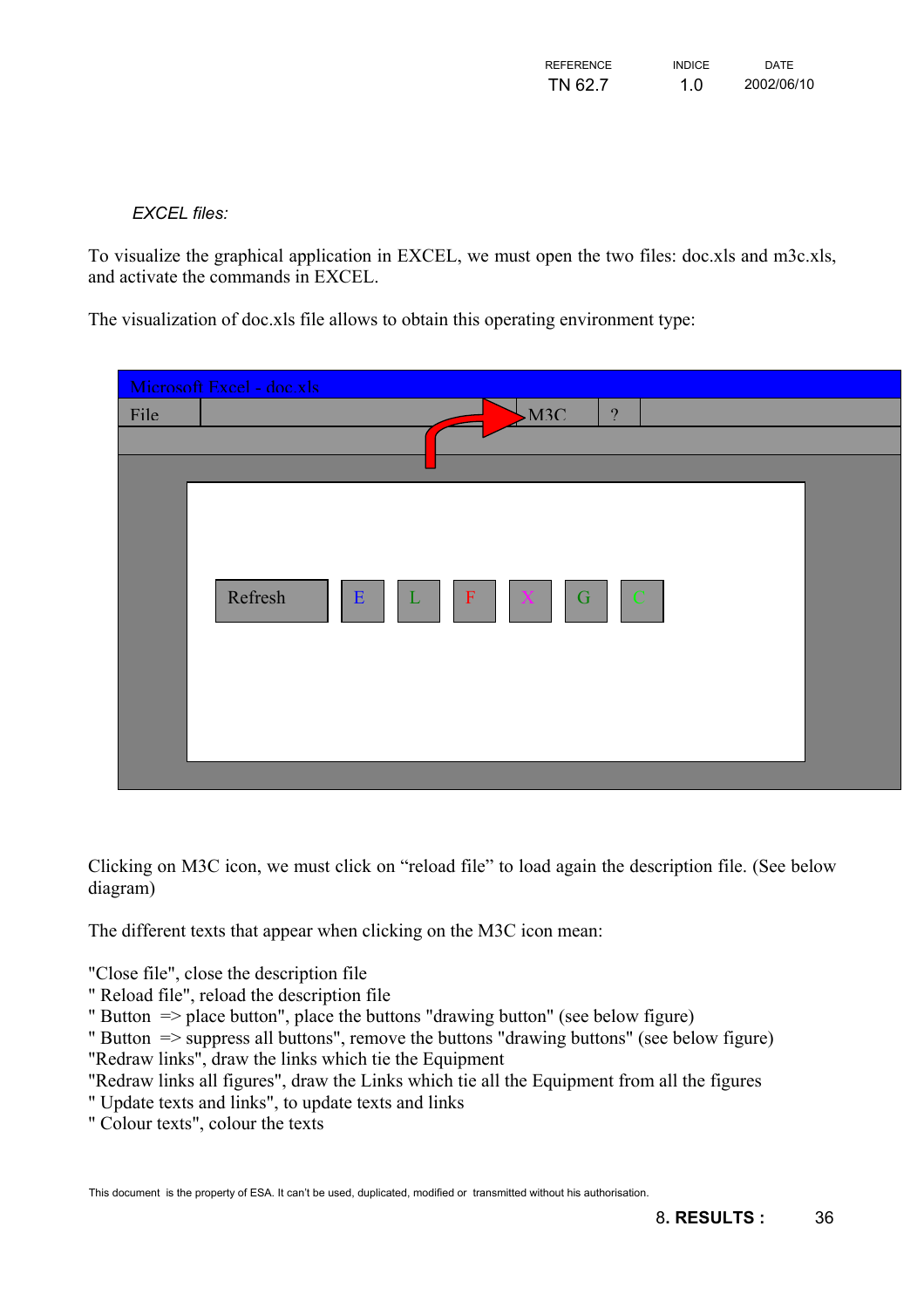- " Insert=> Equipment", to insert an Equipment
- " Insert => Lien", to insert a Link
- " Insert => Function", to insert a Function
- " Insert => Flux", to insert a Flow
- " Insert => Graph", to insert a Graph
- " Insert => Control flow", to insert a control Flow

The draw buttons:

- " Redraw", allows to draw the links
- " E", allows to insert an Equipment
- " L", allows to insert a link
- " F", allows to insert a function
- " X", allows to insert a flow
- " G", allows to insert a control graphic
- " C", allows to insert a control flow

To insert any entity, we must:

Click on "M3C", then "Insert", then "Equipment" Or click on the "E" draw button.

In that way, We obtain the following figure:

|       | Microsoft Excel - doc.xls                                                                                           |
|-------|---------------------------------------------------------------------------------------------------------------------|
| Filer | M3C<br>$\overline{?}$                                                                                               |
|       |                                                                                                                     |
|       | <b>Equipment list</b><br>Equipement1<br><b>OK</b><br>Equipement2<br>Equipement3<br>Canc<br>$\overline{\mathcal{L}}$ |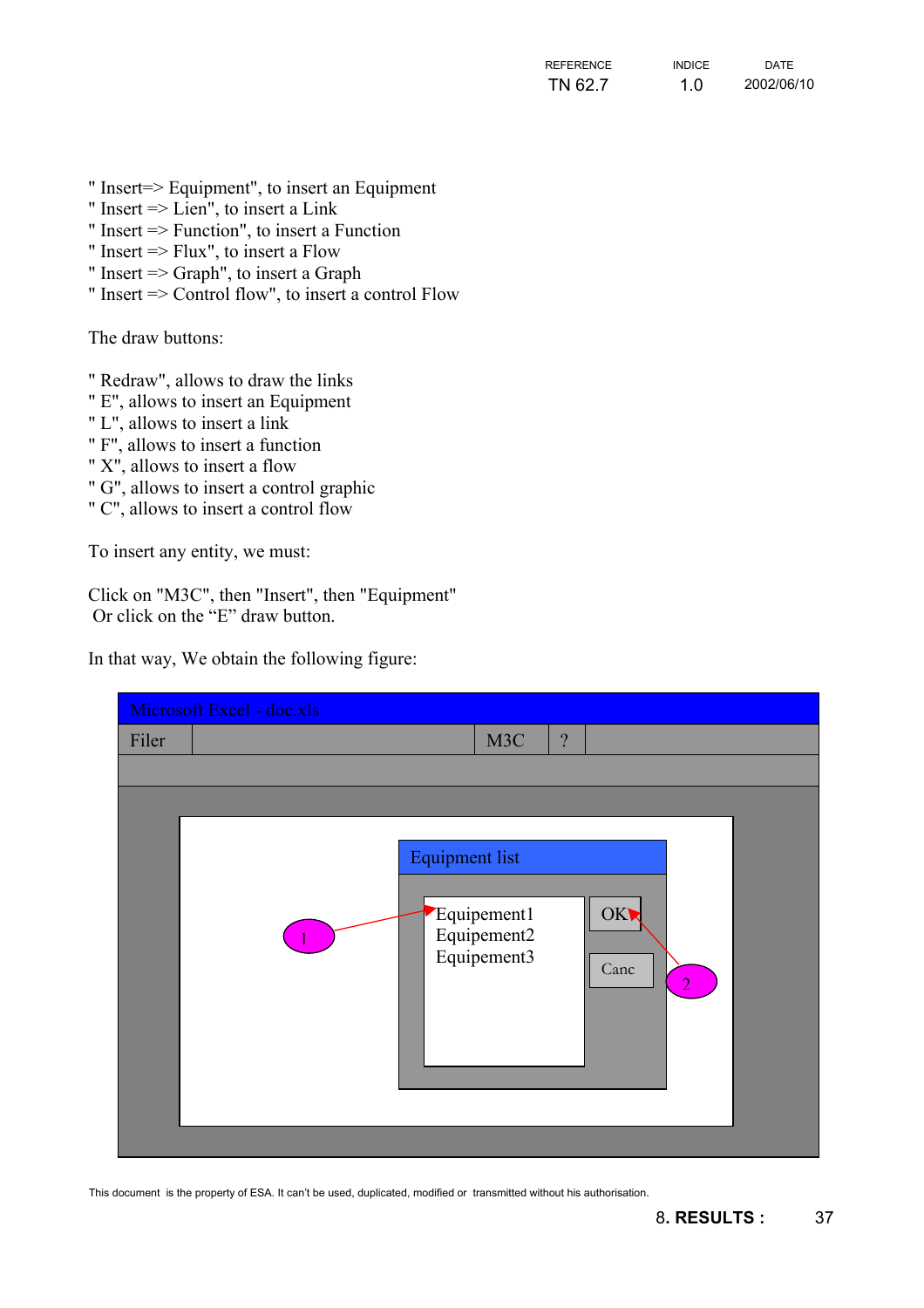We have only to click on the required Equipment as shown on the figure (steps 1 and 2).

Then the required Equipment appears on the left superior corner of operating environment. We can click on this icon and translate it where we want.

Once the Equipment, Flows, Links and others entities are placed, we just have to click on the button "refresh", and the program draws the lines between the different entities with arrows:



In the above figure, we realize that the Equipment1 is linked to the Equipment2 by the Link1, which supports the Flow1 from the Equipment1 to the Equipment2.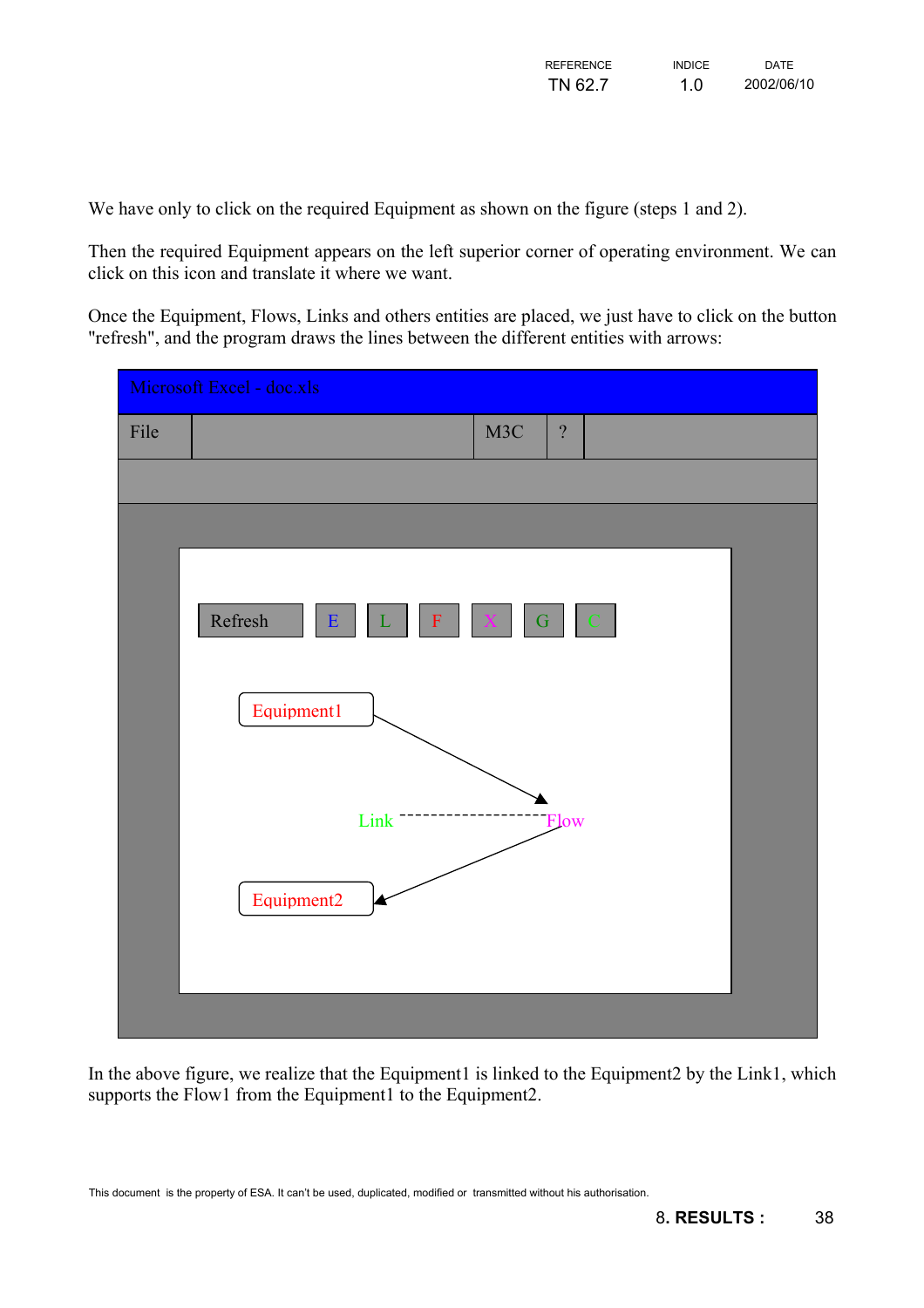# <span id="page-38-0"></span>**9. CONCLUSIONS :**

We have adapted a methodical analysis thought process for the modelling of a complex system like MELISSA process to study its safety working.

This method is presented in upstream from the design system. MELISSA loop modelling with M3C method is realized in order to study the assistance requirements, at the time of the MELISSA loop model definition and construction.

This model building is expressed by a construction methodology of models, supported by computer aids to check and validate the generated models. It is based on the description of the model in text file forms, which make possible a certain rigour for the model description, and an easier output process in a large editor range. It allows to obtain the following results:

- ⇒ model approach in three levels
- $\Rightarrow$  simple visualization of model
- ⇒ rigour description of model
- ⇒ HTML model textual visualization, which allows to surf easier in the different levels of this one (this function does not request any additional installation, it is assured by Internet)
- ⇒ A graphical visualization in TCL/TK and EXCEL, which set a discussion base of the model and a graphical sight. This part will be improved in a following version of code (Cf. WP 66.5)

This model allows to calculate the following parameters:

- ⇒ Introduction of cost values and MTTF (Main Time To Failure) for each Equipment, which helps to decide and to select components to be introduced in a physical model
- ⇒ Calculus of Flow and introduction of Flows dependencies